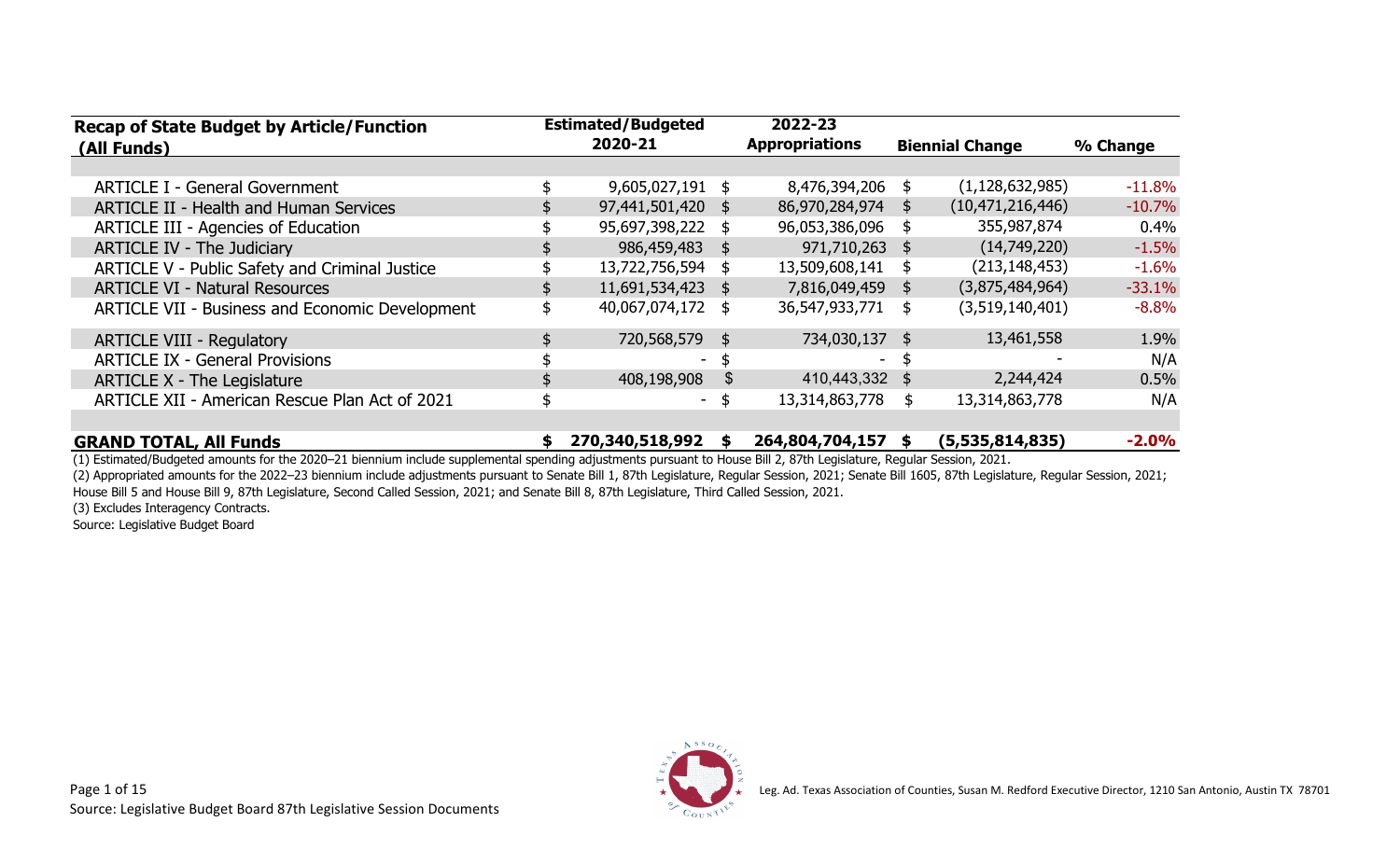| Line #                | <b>Article/Agency</b>                                                       | <b>Program Name/Strategy/Rider</b><br>(Riders are in blue text)                                                                                                                                                                                                       | <b>2020-21 General</b><br><b>Appropriations</b><br>Act (GAA)<br><b>HB1</b> | 2022-23<br><b>Appropriations</b> | % Change<br>from 2020-21<br><b>GAA</b> | <b>House Bill 2</b><br><b>Supplemental</b><br><b>Appropriations</b><br><b>Bill</b> |
|-----------------------|-----------------------------------------------------------------------------|-----------------------------------------------------------------------------------------------------------------------------------------------------------------------------------------------------------------------------------------------------------------------|----------------------------------------------------------------------------|----------------------------------|----------------------------------------|------------------------------------------------------------------------------------|
|                       |                                                                             | <b>Article I - General Government</b>                                                                                                                                                                                                                                 |                                                                            |                                  |                                        |                                                                                    |
|                       | <b>Fiscal Programs -</b><br><b>Comptroller of Public</b><br><b>Accounts</b> | Lateral Road Fund Districts: These funds are allocated from the state motor fuel tax. The funds are<br>to be used for improvements or construction on county lateral roads (Transportation Code 256.002).<br>Strategy A.1.5                                           | $14,600,000$ \$<br>\$                                                      | 14,600,000                       | 0.0%                                   |                                                                                    |
| 2                     |                                                                             | Gross Weight/Axle Fee Distribution: This fund is dedicated to counties for partial reimbursement for $\frac{1}{2}$<br>overweight truck road damage. (Transportation Code 621.353) Estimated. Strategy A.1.10                                                          | $34,000,000$ \$                                                            | 34,000,000                       | 0.0%                                   |                                                                                    |
| $\mathbf{3}$          |                                                                             | <b>Disabled Veterans Assistance Payments:</b> Property tax relief for disabled veterans; offset payments \ \ \$<br>to eligible cities and counties. Strategy A.1.12                                                                                                   | $20,000,000$ \$                                                            | 19,000,000                       | $-5.0%$                                |                                                                                    |
| $\boldsymbol{\Delta}$ |                                                                             | Mixed Beverage Tax Reimbursement: Reimbursements to counties and incorporated municipalities<br>from mixed beverage tax collections (Tax Code 183.051). Estimated. Strategy A.1.2                                                                                     | 492,855,000 \$<br>\$                                                       | 483,264,000                      | $-1.9%$                                |                                                                                    |
| 5                     |                                                                             | County Taxes - University Lands: Payment of county taxes on university lands. Estimated. Strategy<br>A.1.4                                                                                                                                                            | $15,747,708$ \$<br>\$                                                      | 20,144,442                       | 27.9%                                  |                                                                                    |
| 6                     |                                                                             | Law Enforcement Education Funds: These funds may be used to pay for continuing education for<br>law enforcement personnel. The funds are allocated to the county based on the number of law<br>enforcement personnel. Strategy A.1.7                                  | \$<br>12,000,000                                                           | 9,400,000<br>\$                  | $-21.7%$                               |                                                                                    |
|                       |                                                                             | Broadband Development Fund: Strategy A.1.14                                                                                                                                                                                                                           | \$                                                                         | 5,000,000<br>\$                  | N/A                                    |                                                                                    |
| 8                     |                                                                             | Report on Cost of Ad Valorem Tax Exemption for 100% disabled veterans. Rider 22                                                                                                                                                                                       | N/A                                                                        | not specified                    | N/A                                    |                                                                                    |
| 9                     |                                                                             | Opioid Abatement Account. Contingent on enactment of SB 1827 or similar legislation, all sums<br>deposited to the Opioid Abatement Account, a new GR-Dedicated Account, are appropriated to the<br>Comptroller in Strategy A.1.14. Opioid Abatement Account, Rider 24 | N/A                                                                        | to be determined                 | N/A                                    |                                                                                    |
| 10                    | <b>Commission on State</b><br><b>Emergency</b><br><b>Communications</b>     | 9-1-1 Services: Grants and assistance to local governments via RPCs as they develop and implement<br>regional plans and maintenance for 9-1-1 services. Strategy A.1.1                                                                                                | $\mathbf{\hat{S}}$<br>$125,822,281$ \$                                     | 95,775,321                       | $-23.9%$                               |                                                                                    |
| 11                    | <b>Texas Emergency Services</b><br><b>Retirement System</b><br>(TESRS)      | TESRS is a pension fund for volunteer firefighters and emergency services personnel in Texas.                                                                                                                                                                         | 3,866,803<br>\$                                                            | 3,886,849<br>\$                  | 0.5%                                   |                                                                                    |
| 12                    | <b>Trusteed Programs within</b><br>the Office of the Governor               | Disaster Funds: Helps cover FEMA 25 percent match for local governments. Strategy A.1.1. HB 2<br>appropriates \$50 million for border security surge operations                                                                                                       | 183,097,857 \$<br>$\frac{1}{2}$                                            | 1,380,290,860                    | 653.9%                                 | 50,000,000<br>\$                                                                   |
| 13                    |                                                                             | Criminal Justice: Grants to local entities, non-profit organizations, and independent school districts for<br>a variety of criminal justice related projects. Strategy B.1.1                                                                                          | $602,786,872$ \$<br>\$                                                     | 745,651,247                      | 23.7%                                  |                                                                                    |
| 14                    |                                                                             | County Essential Services Grant: Funds for counties with unanticipated and extraordinary expenses,<br>generally criminal justice related. Strategy B.1.2                                                                                                              | $2,340,666$ \$                                                             | 2,106,600                        | $-10.0%$                               |                                                                                    |

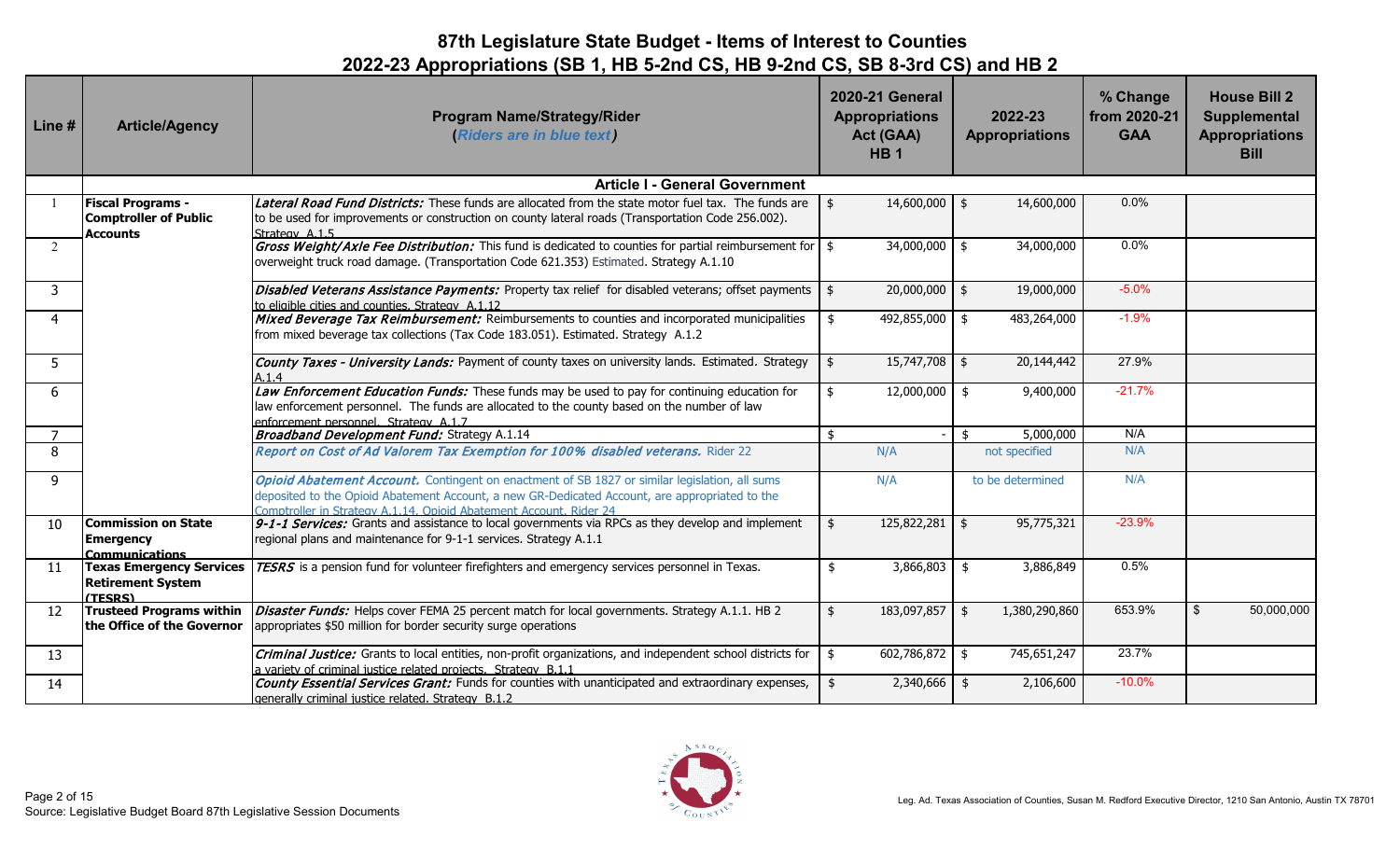| Line # | <b>Article/Agency</b>                                                   | <b>Program Name/Strategy/Rider</b><br>(Riders are in blue text)                                                                                                                                                                                                                          |               | <b>2020-21 General</b><br><b>Appropriations</b><br>Act (GAA)<br><b>HB1</b> | 2022-23<br><b>Appropriations</b> | % Change<br>from 2020-21<br><b>GAA</b> | <b>House Bill 2</b><br>Supplemental<br><b>Appropriations</b><br><b>Bill</b> |
|--------|-------------------------------------------------------------------------|------------------------------------------------------------------------------------------------------------------------------------------------------------------------------------------------------------------------------------------------------------------------------------------|---------------|----------------------------------------------------------------------------|----------------------------------|----------------------------------------|-----------------------------------------------------------------------------|
|        | <b>Trusteed Programs within</b><br>the Office of the Governor<br>cont'd | Commercially Sexually Exploited Persons Programs: Grants to counties for the implementation of<br>prostitution prevention programs. Rider 33 [Strategy B.1.1, Criminal Justice]                                                                                                          | \$            | 3,500,000                                                                  | 3,500,000<br>-\$                 | $0.0\%$                                |                                                                             |
| 2      |                                                                         | Grants for Local Border Security: To fund grants to local law enforcement agencies to support<br>Operation Border Star. The grant funds may also be awarded for the humane processing of the remains<br>of undocumented migrants. Rider 20 [Strategy B.1.3, Homeland Security]           | $\mathcal{S}$ | $10,200,000$ \$                                                            | 10,200,000                       | 0.0%                                   |                                                                             |
| 3      |                                                                         | Border Security Operations: For border prosecution grants. Rider 18 [Strategy B.1.3, Homeland<br>Security]                                                                                                                                                                               | $\mathbb{S}$  | $15,126,000$ \$                                                            | 15,126,000                       | $0.0\%$                                |                                                                             |
|        |                                                                         | Truancy Prevention Court Cost: Grants to justice, municipal and constitutional county courts to<br>establish a new juvenile case manager in a jurisdiction that does not already have one. Rider 21,<br>Dedicated Acct. No.5164 [Strategy B.1.1, Criminal Justice]                       | $\mathbb{S}$  | $6,193,872$ \$                                                             | 6,193,872                        | 0.0%                                   |                                                                             |
| 5      |                                                                         | Anti-Gang Programs: Grants for anti-gang activities. Rider 22 [Strategy B.1.1, Criminal Justice]                                                                                                                                                                                         | $\mathbb{S}$  | 14,200,000 \$                                                              | 15,800,000                       | 11.3%                                  |                                                                             |
| 6      |                                                                         | <b>Bullet Resistant Vests:</b> To fund grants to local law enforcement agencies and/or to DPS for the<br>purchase of bullet-resistant personal body armor compliant with the National Institute of Justice standard<br>for rifle protection. Rider 26 [Strategy B.1.1, Criminal Justice] | $\mathcal{S}$ | $5,000,000$ \$                                                             | 10,000,000                       | 100.0%                                 |                                                                             |
| $\tau$ |                                                                         | Grants for Technology Infrastructure: To provide grants to local law enforcement agencies for<br>upgrading technology infrastructure to implement incident based reporting. Unexpended Balance (UB)<br>only Rider 25; Dedicated Acct. No. 5153 [Strategy B.1.1, Criminal Justice]        |               | <b>UB</b>                                                                  | <b>UB</b>                        | N/A                                    |                                                                             |
| 8      |                                                                         | Specialty Court Grants: Funding to assist counties that would like to implement a drug court. Rider 12;<br>Dedicated Acct. No. 5184 [Strategy B.1.1, Criminal Justice]                                                                                                                   | $\mathbb{S}$  | $4,000,000$ \$                                                             | 4,430,667                        | 10.8%                                  |                                                                             |
| 9      |                                                                         | Internet Crime Against Children Task Forces: Grant funds to prevent and stop internet crimes against<br>children, with priority given to local government programs that prevent technology-facilitated exploitation.<br>Rider 19 [Strategy B.1.1, Criminal Justice]                      |               | $1,600,000$ \$                                                             | 1,600,000                        | $0.0\%$                                |                                                                             |
| 10     |                                                                         | <b>Child Sex Trafficking Team:</b> Operating costs for the Unit, and victim service grants. Rider 23 [Strategy<br>B.1.1, Criminal Justice]                                                                                                                                               |               | 5,668,300 \$                                                               | 5,668,300                        | $0.0\%$                                |                                                                             |
| -11    |                                                                         | Evidence Testing: Grants for local law enforcement agencies or counties for testing evidence collected<br>for sexual assault or other sex offenses. Rider 28; Dedicated Acct. No. 5170 [Strategy B.1.1, Criminal<br>Justice]                                                             | -\$           | $2,200,000$ \$                                                             | 2,200,000                        | $0.0\%$                                |                                                                             |

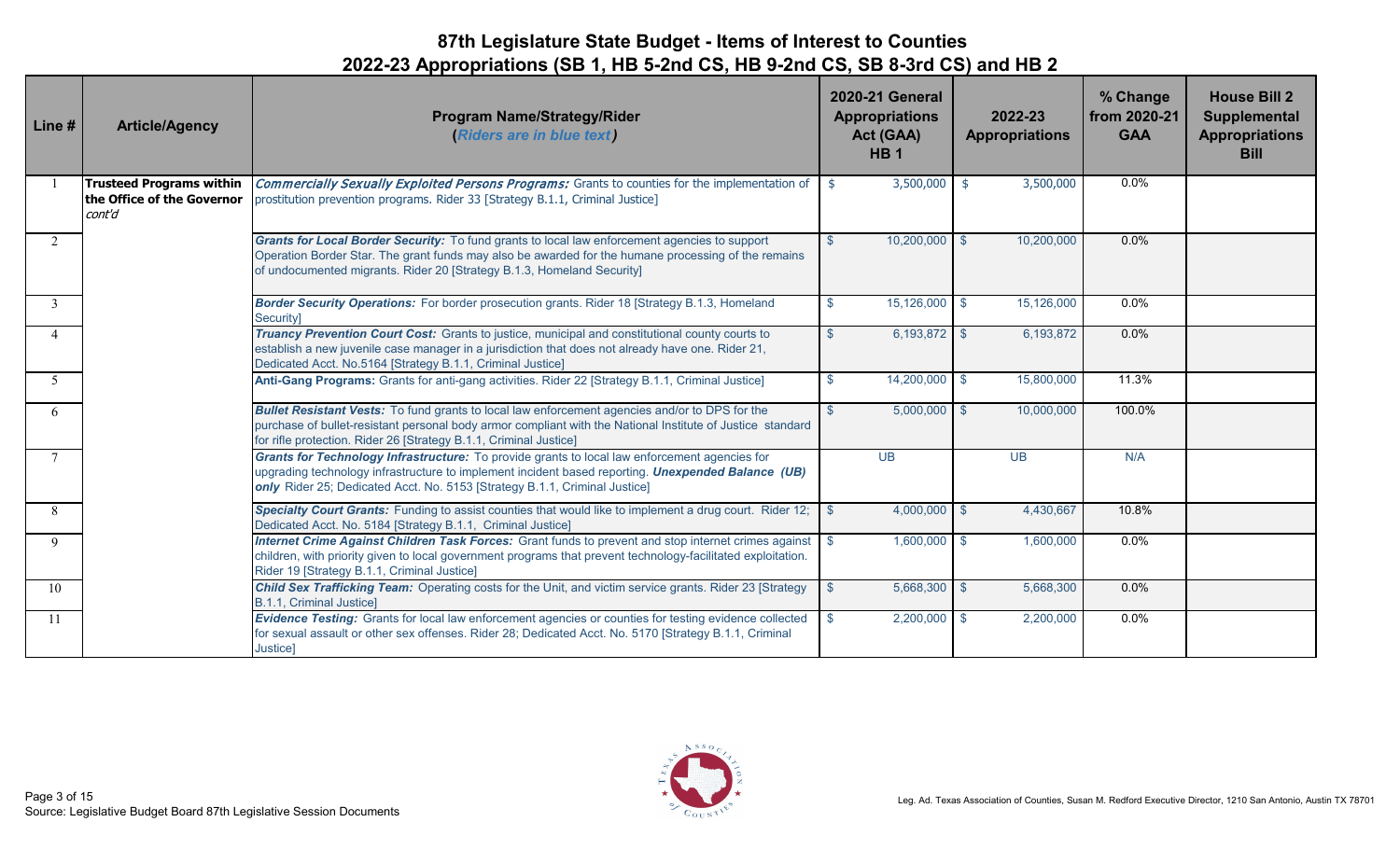| Line #         | <b>Article/Agency</b>                                                   | <b>Program Name/Strategy/Rider</b><br>(Riders are in blue text)                                                                                                                                                                                                                                                                                                                                                                                                   | <b>2020-21 General</b><br><b>Appropriations</b><br>Act (GAA)<br><b>HB1</b> | 2022-23<br><b>Appropriations</b> | % Change<br>from 2020-21<br><b>GAA</b> | <b>House Bill 2</b><br><b>Supplemental</b><br><b>Appropriations</b><br><b>Bill</b> |
|----------------|-------------------------------------------------------------------------|-------------------------------------------------------------------------------------------------------------------------------------------------------------------------------------------------------------------------------------------------------------------------------------------------------------------------------------------------------------------------------------------------------------------------------------------------------------------|----------------------------------------------------------------------------|----------------------------------|----------------------------------------|------------------------------------------------------------------------------------|
|                | <b>Trusteed Programs within</b><br>the Office of the Governor<br>cont'd | Grants to Border Zone Fire Departments: Grants to professional fire departments in the border region<br>to assist in the acquisition of specialized equipment, maintenance and medical supplies to support<br>emergency services associated with deterring crimes in the border area. Rider 31 [Strategy B.1.1,<br><b>Criminal Justice]</b>                                                                                                                       | $1,000,000$ \$<br>\$                                                       | 1,000,000                        | $0.0\%$                                |                                                                                    |
| $\overline{2}$ |                                                                         | Grants for Testing of Forensic Evidence: Grants to reimburse District Attorneys for costs associated<br>with the testing of forensic evidence. Rider 32 [Strategy B.1.1, Criminal Justice]                                                                                                                                                                                                                                                                        | $2,000,000$ \$<br>$\mathbf{\$}$                                            | 2,000,000                        | 0.0%                                   |                                                                                    |
| 3              |                                                                         | Grants to Sexual Assault Forensic Exam (SAFE)-Ready Facilities: Not to exceed (NTE) \$50,000 per<br>facility in any FY. Rider 29 [Strategy B.1.1, Criminal Justice]                                                                                                                                                                                                                                                                                               | $6,000,000$ \$<br>$\mathbf{\$}$                                            | 6,000,000                        | 0.0%                                   |                                                                                    |
| $\overline{4}$ |                                                                         | Body-worn Camera Program: grants to local law enforcement agencies for the establishment of a body-<br>worn camera program pursuant to Subchapter N, Chapter 1701, Occupational Code. Rider 35 [Strategy<br>B.1.1, Criminal Justice]                                                                                                                                                                                                                              |                                                                            | 15,000,000<br>-S                 | N/A                                    |                                                                                    |
| 5              |                                                                         | Sexual Assault Survivor's Task Force: Implement statewide policies and practices, personnel training,<br>evidence collection and preservation, and data collection and analysis regarding the prevention,<br>investigation, and prosecution of sexual assault and other sex offenses (includes 3 FTEs). Rider 34<br>[Strategy B.1.1, Criminal Justice]                                                                                                            | 1,361,406 \$<br>$\mathbf{\$}$                                              | 1,500,000                        | 10.2%                                  |                                                                                    |
| 6              |                                                                         | Texas Anti-Gang Center Programs: grants for cities of 500,000+ population pursuant to HB 5, Second- \$<br>called Session, Rider 40 [Strategy B.1.1, Criminal Justice]                                                                                                                                                                                                                                                                                             |                                                                            | 180,000,000<br>-S                | N/A                                    |                                                                                    |
|                |                                                                         | House Bill 9 - Border Security: \$1.02 billion for border security grants, including \$24 million for counties \$<br>adacent to border for LE staff and equipment, O/T pay, county jail and autopsy costs, and \$3.8 million for<br>staff and training to assist eligible prosecutors in handling charges against undocumented immigrants.<br>Rider 41 [Strategy A.1.1, Disaster Funds; Strategy B.1.3, Homeland Security]                                        |                                                                            | 1,052,055,860                    | N/A                                    |                                                                                    |
| 8              |                                                                         | Peace Officer Mental Health Program. Allocation from unexpended balances. Rider 39 [Strategy B.1.1, \$<br><b>Criminal Justice]</b>                                                                                                                                                                                                                                                                                                                                |                                                                            | 200,000<br>-S                    | N/A                                    |                                                                                    |
| 9              |                                                                         | Victims of Human Trafficking: Grant to an organization for male victims of sex trafficking in Denton<br>County. [Strategy B.1.1, Criminal Justice] See SB 1, Art. IX, Sec. 17.23                                                                                                                                                                                                                                                                                  | $\mathcal{S}$                                                              | $\mathcal{S}$<br>10,000,000      | N/A                                    |                                                                                    |
| 10             |                                                                         | Economic Development/Tourism: Loans to economic development corporations that assist local<br>regions and communities with economic growth and development through job creation and capital<br>investment. Strategy C.1.1                                                                                                                                                                                                                                         | \$<br>$534, 159, 759$ \$                                                   | 332,004,270                      | $-37.8%$                               |                                                                                    |
| 11             | <b>Historical Commission</b>                                            | <b>Courthouse Preservation:</b> Grants to counties for the renovation and rehabilitation of historic<br>courthouses. Strategy A.1.3. Includes \$8.1 million in targeted grants for 3 counties: Mason (\$6 million),<br>Newton (\$1.1 million) and Tyler (\$1 million) - see SB 1, Art IX, Sec. 17.25. HB 2 appropriates \$25 million<br>out of the Economic Stabilization Fund for courthouse grant funds available to counties via a competitive<br>RFP process. | \$<br>$26,160,126$ \$                                                      | 9,535,623                        | $-63.5%$                               | 25,000,000<br>\$                                                                   |

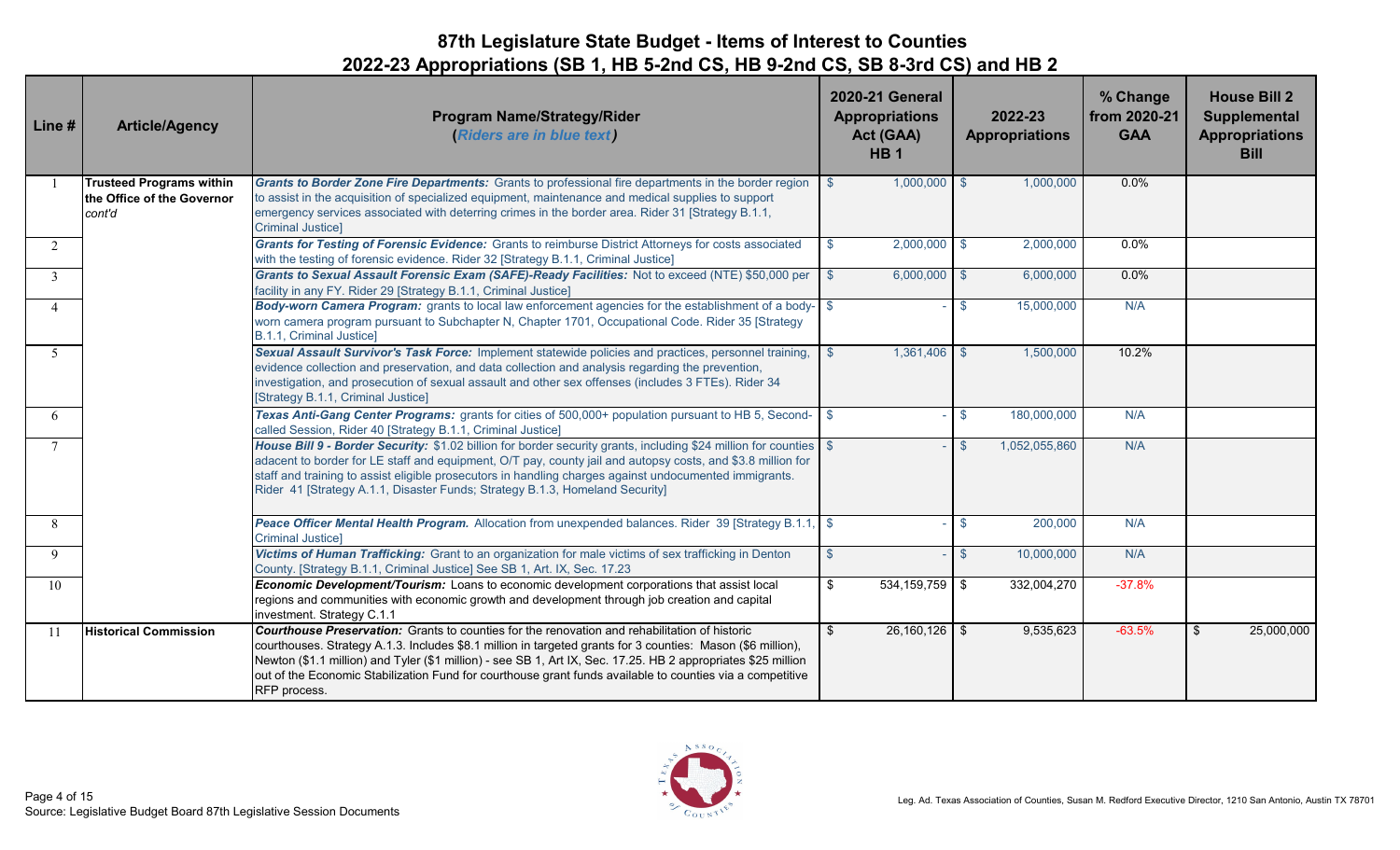| Line #         | <b>Article/Agency</b>                                        | <b>Program Name/Strategy/Rider</b><br>(Riders are in blue text)                                                                                                                                                                                                                                                                                                                                                                                                                                                                                                                                                 |      | <b>2020-21 General</b><br><b>Appropriations</b><br>Act (GAA)<br><b>HB1</b> |              | 2022-23<br><b>Appropriations</b> | % Change<br>from 2020-21<br><b>GAA</b> | <b>House Bill 2</b><br>Supplemental<br><b>Appropriations</b><br><b>Bill</b> |
|----------------|--------------------------------------------------------------|-----------------------------------------------------------------------------------------------------------------------------------------------------------------------------------------------------------------------------------------------------------------------------------------------------------------------------------------------------------------------------------------------------------------------------------------------------------------------------------------------------------------------------------------------------------------------------------------------------------------|------|----------------------------------------------------------------------------|--------------|----------------------------------|----------------------------------------|-----------------------------------------------------------------------------|
|                | <b>Historical Commission</b><br>cont'd                       | Development Assistance Programs: Grants to cities and counties that promote economic development<br>through historic preservation. Strategy A.2.1                                                                                                                                                                                                                                                                                                                                                                                                                                                               | - \$ | $3,512,718$ \$                                                             |              | 3,443,036                        | $-2.0%$                                |                                                                             |
| $\overline{2}$ | <b>Library and Archives</b><br><b>Commission</b>             | Library Support Services: Assistance provided to Texas Libraries Strategy A.1.1                                                                                                                                                                                                                                                                                                                                                                                                                                                                                                                                 | \$   | $51,309,157$ \$                                                            |              | 51,452,879                       | 0.3%                                   |                                                                             |
| $\mathfrak{Z}$ | <b>Secretary of State</b>                                    | Elections Administration: Maintain Uniformity & Integrity of Elections; Oversee Election Process.<br>Strategy B.1.1                                                                                                                                                                                                                                                                                                                                                                                                                                                                                             | \$   | $11,849,700$ \$                                                            |              | 18,794,694                       | 58.6%                                  |                                                                             |
| $\overline{4}$ |                                                              | Primary Funding/VR postage Election financing; VR Postal Payment services. Strategy B.1.2.                                                                                                                                                                                                                                                                                                                                                                                                                                                                                                                      | \$   | $19,147,600$ \$                                                            |              | 16,778,590                       | $-12.4%$                               |                                                                             |
| 5 <sup>5</sup> |                                                              | Elections Improvement (HAVA) Strategy B.1.4 (Federal Funds/restrictions on use - match required)                                                                                                                                                                                                                                                                                                                                                                                                                                                                                                                | \$   | $17,243,859$ \$                                                            |              | 56,245,381                       | 226.2%                                 |                                                                             |
| 6              |                                                              | <b>Financing Voter Registration:</b> Payments to Counties for Voter Registration. <b>Estimated</b> . Strategy B.1.5 \ \$                                                                                                                                                                                                                                                                                                                                                                                                                                                                                        |      | $5,777,500$ \$                                                             |              | 5,777,500                        | 0.0%                                   |                                                                             |
| $\tau$         |                                                              | Reimbursement for Auditable Voting Machines: Federal funds appropriated to reimburse counties for<br>the retrofitting of auditable voting machines, replacement of systems and development of secure tracking<br>systems for mail ballots pursuant to SB 7 or similar legislation. If sufficient federal funds are not available,<br>then General Revenue funds are appropriated for the same purpose. \$4.3 million in General Revenue to<br>reimburse counties for retrofitting auditable voting systems, replacing systems and tracking mail-in ballots.<br>Rider 19 [Strategy B.1.4, Elections Improvement] |      |                                                                            | $\mathbb{S}$ | 38,300,000                       | N/A                                    |                                                                             |
| 8              |                                                              | Voter Identification Education: Funds allocated to educate public about required voting documents and \$<br>voting process pursuant to Sec. 31.012, Elections Code                                                                                                                                                                                                                                                                                                                                                                                                                                              |      | $4,000,000$ \$                                                             |              | 3,500,000                        | $-12.5%$                               |                                                                             |
| 9              | <b>Veterans Commission</b>                                   | Veterans General Assistance Grants: Provides grants to non-profits or local governments to provide<br>direct services to TX veterans and their families. Strategy B.1.1                                                                                                                                                                                                                                                                                                                                                                                                                                         | \$   | $26,157,438$ \$                                                            |              | 39,576,464                       | 51.3%                                  |                                                                             |
| 10             |                                                              | Housing for Texas Heroes: Provides grants to non-profit or local governments providing temporary or<br>permanent housing to TX veterans and their families. Strategy B.1.2                                                                                                                                                                                                                                                                                                                                                                                                                                      | \$   | $12,132,000$ \$                                                            |              | 12,660,000                       | 4.4%                                   |                                                                             |
| 11             |                                                              | Veterans Treatment Courts: Strategy B.1.3                                                                                                                                                                                                                                                                                                                                                                                                                                                                                                                                                                       |      | $5,000,000$ \$                                                             |              | 8,000,000                        | 60.0%                                  |                                                                             |
| 12             |                                                              | <b>Article II - Health and Human Services</b>                                                                                                                                                                                                                                                                                                                                                                                                                                                                                                                                                                   |      |                                                                            |              |                                  |                                        |                                                                             |
| 13             | Department of Family and<br><b>Protective Services</b>       | CPS Direct Delivery Staff: Strategy B.1.1                                                                                                                                                                                                                                                                                                                                                                                                                                                                                                                                                                       | \$   | 1,629,947,363 \$                                                           |              | 1,675,038,426                    | 2.8%                                   |                                                                             |
| 14             |                                                              | Child Abuse and Neglect Prevention Program: Prevention and Early Intervention Programs, Goal C                                                                                                                                                                                                                                                                                                                                                                                                                                                                                                                  | \$   | $214, 176, 598$ \$                                                         |              | 224,876,042                      | 5.0%                                   |                                                                             |
| 15             | <b>Health and Human Services</b><br><b>Commission (HHSC)</b> | <b>Community Mental Health Services-Adults: Strategy D.2.1</b>                                                                                                                                                                                                                                                                                                                                                                                                                                                                                                                                                  | \$   | $802,772,368$ \$                                                           |              | 785,705,000                      | $-2.1%$                                |                                                                             |
| 16             |                                                              | Community Mental Health Services-Children: Strategy D.2.2                                                                                                                                                                                                                                                                                                                                                                                                                                                                                                                                                       | \$   | 196,779,821 \$                                                             |              | 187,879,512                      | $-4.5%$                                |                                                                             |
| 17             |                                                              | <b>Community Mental Health Crisis Services: Strategy D.2.3</b>                                                                                                                                                                                                                                                                                                                                                                                                                                                                                                                                                  | \$   | $221,233,584$ \$                                                           |              | 231,398,300                      | 4.6%                                   |                                                                             |

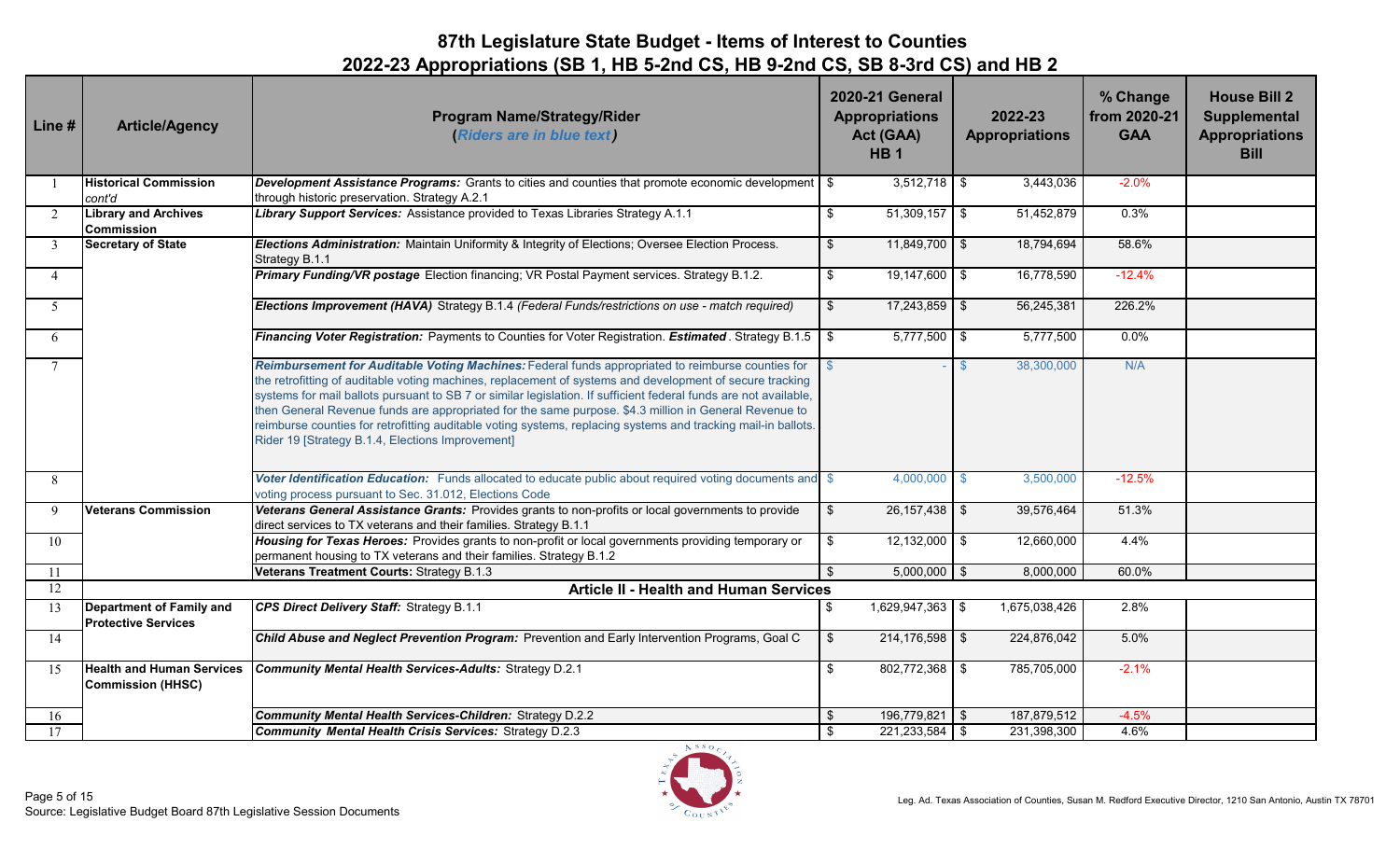| Line#          | <b>Article/Agency</b> | <b>Program Name/Strategy/Rider</b><br>(Riders are in blue text)                                                                                                                                                                                                                                                                                                                                                      |                         | <b>2020-21 General</b><br><b>Appropriations</b><br>Act (GAA)<br>HB <sub>1</sub> | 2022-23<br><b>Appropriations</b> | % Change<br>from 2020-21<br><b>GAA</b> | <b>House Bill 2</b><br>Supplemental<br><b>Appropriations</b><br><b>Bill</b> |
|----------------|-----------------------|----------------------------------------------------------------------------------------------------------------------------------------------------------------------------------------------------------------------------------------------------------------------------------------------------------------------------------------------------------------------------------------------------------------------|-------------------------|---------------------------------------------------------------------------------|----------------------------------|----------------------------------------|-----------------------------------------------------------------------------|
|                | <b>HHSC</b> cont'd    | <b>Substance Abuse Services: Strategy D.2.4</b>                                                                                                                                                                                                                                                                                                                                                                      | - \$                    | $538,707,601$ \$                                                                | 496,360,084                      | $-7.9%$                                |                                                                             |
| 2              |                       | Behavioral Health Waivers/Amendments: Strategy D.2.5                                                                                                                                                                                                                                                                                                                                                                 | \$                      | 56,494,540 \$                                                                   | 58,874,900                       | 4.2%                                   |                                                                             |
| $\overline{3}$ |                       | <b>Community Mental Health Grant Programs: Strategy D.2.6 new strategy</b>                                                                                                                                                                                                                                                                                                                                           | $\overline{\mathbf{S}}$ | $145,000,000$ \$                                                                | 145,000,000                      | 0.0%                                   |                                                                             |
|                |                       | Indigent Health Care Reimbursement (UTMB): Health care for the uninsured and indigent in Texas.<br>Strategy D.3.1                                                                                                                                                                                                                                                                                                    | \$                      | 878,886 \$                                                                      | 878,886                          | 0.0%                                   |                                                                             |
| 5              |                       | County Indigent Health Care Services Strategy D.3.2                                                                                                                                                                                                                                                                                                                                                                  | $\frac{1}{2}$           | 1,758,251                                                                       | $\sqrt{3}$<br>1,358,250          | $-22.7%$                               |                                                                             |
| 6              |                       | Mental Health State Hospitals: Strategy G.2.1                                                                                                                                                                                                                                                                                                                                                                        | \$                      | 898,738,475 \$                                                                  | 965,484,056                      | 7.4%                                   |                                                                             |
|                |                       | <b>Mental Health Community Hospitals: Strategy G.2.2</b>                                                                                                                                                                                                                                                                                                                                                             | $\overline{\mathbf{3}}$ | 272,320,452 \$                                                                  | 307,010,202                      | 12.7%                                  |                                                                             |
| 8              |                       | Facility Capital Repairs & Renovation: MH State Hospitals, State Supported Living Centers & Other.<br>Strategy G.4.2                                                                                                                                                                                                                                                                                                 | $$\mathbb{S}$$          | 230,905,776 \$                                                                  | 27,541,872                       | $-88.1%$                               | 321,383,334<br>\$                                                           |
| $\mathbf Q$    |                       | MH for Veterans Grant Program: Rider 53 Community MH Grant Programs Strategy D.2.6,<br><b>Community MH Grant Programs</b>                                                                                                                                                                                                                                                                                            | $\mathbb{S}$            | $20,000,000$ \$                                                                 | 20,000,000                       | 0.0%                                   |                                                                             |
| 10             |                       | MH Grant Program for Justice-Involved Individuals: Grant program to reduce recidivism, arrest and<br>incarceration among individuals with mental illness and reduce wait times for forensic commitments. Rider<br>53 Community MH Grant Program, Strategy D.2.6, Community MH Grant Programs                                                                                                                         | -S                      | $50,000,000$ \$                                                                 | 50,000,000                       | 0.0%                                   |                                                                             |
| 11             |                       | Harris County MH Jail Diversion: Grant to most populous county to reduce recidivism, arrest and<br>incarceration among individuals with mental illness and reduce wait times for forensic commitments.<br>Rider 53 Community MH Grant Programs, Strategy D.2.6, Community MH Grant Programs                                                                                                                          | $\mathbb{S}$            | $10,000,000$ \$                                                                 | 10,000,000                       | 0.0%                                   |                                                                             |
| 12             |                       | <b>Community MH Grant Program:</b> Matching grants for community MH programs, Rider 53 Community<br>MH Grant Programs Strategy D.2.6, Community MH Grant Programs                                                                                                                                                                                                                                                    | -S                      | $40,000,000$ \$                                                                 | 40,000,000                       | 0.0%                                   |                                                                             |
| 13             |                       | <b>Community Collaboratives</b> - Grants to establish or expand community collaboratives that provide<br>services to persons experiencing homelessness, substance abuse issues or mental illness. Preference for<br>new collaboratives or collaboratives that serve two or more counties with populations of less than<br>100,000. Rider 53 Community MH Grant Programs, Strategy D.2.6, Community MH Grant Programs |                         | $25,000,000$ \$                                                                 | 25,000,000                       | 0.0%                                   |                                                                             |
| 14             |                       | Mental Health Peer Support Re-entry Program: Partnering with LMHAs and county sheriffs, peer<br>support specialists to ensure inmates with MH issues transition from county jail to clinically appropriate<br>community-based care. Rider 49, Strategy D.2.1, Community MH Services - Adults                                                                                                                         |                         |                                                                                 | 1,000,000<br>\$.                 | N/A                                    |                                                                             |
| 15             |                       | Additional MH Community Hospital Beds for Urban and Rural Areas: Additional funding out of<br>General Revenue for additional state-purchased inpatient psychiatric beds in rural and urban areas of the<br>state - \$15 million for rural areas and \$15 million for urban areas. Rider 54, Strategy G.2.2, Mental Health<br><b>Community Hospitals</b>                                                              | \$                      |                                                                                 | \$<br>30,000,000                 | N/A                                    |                                                                             |

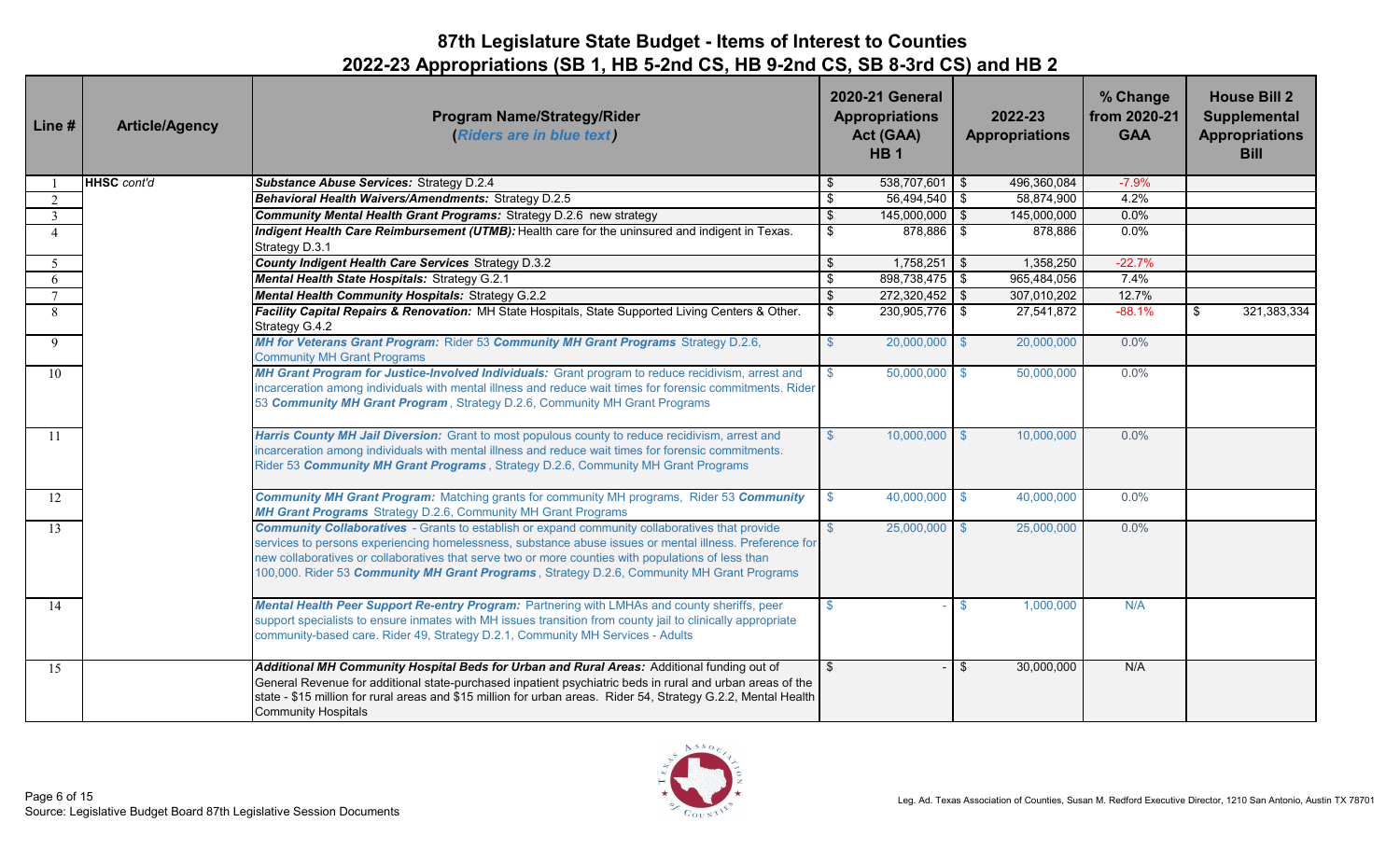| Line #         | <b>Article/Agency</b>                                   | <b>Program Name/Strategy/Rider</b><br>(Riders are in blue text)                                                                                                                                                                                                                                                                                                                                                                                                                                                                                                            | <b>2020-21 General</b><br><b>Appropriations</b><br>Act (GAA)<br>HB <sub>1</sub> | 2022-23<br><b>Appropriations</b> | % Change<br>from 2020-21<br><b>GAA</b> | <b>House Bill 2</b><br><b>Supplemental</b><br><b>Appropriations</b><br><b>Bill</b> |
|----------------|---------------------------------------------------------|----------------------------------------------------------------------------------------------------------------------------------------------------------------------------------------------------------------------------------------------------------------------------------------------------------------------------------------------------------------------------------------------------------------------------------------------------------------------------------------------------------------------------------------------------------------------------|---------------------------------------------------------------------------------|----------------------------------|----------------------------------------|------------------------------------------------------------------------------------|
|                | HHSC cont'd                                             | Hospital Payments: Additional funding of \$123.5 million for cost-based reimbursement of rural hospitals \$<br>for Medicaid services. Rider 8, Goal A, Medicaid Client Services                                                                                                                                                                                                                                                                                                                                                                                            | 810,442,496 \$                                                                  | 933,905,470                      | 15.2%                                  |                                                                                    |
| 2              | <b>Department of State Health</b><br><b>Services</b>    | <b>EMS and Trauma Care Systems:</b> Provides EMS certifications, including funding for local project grants.<br>Strategy B.2.1                                                                                                                                                                                                                                                                                                                                                                                                                                             | 252,269,959 \$<br>- \$                                                          | 247,290,168                      | $-2.0%$                                |                                                                                    |
| 3              |                                                         | <b>Article III - Education</b>                                                                                                                                                                                                                                                                                                                                                                                                                                                                                                                                             |                                                                                 |                                  |                                        |                                                                                    |
| $\overline{4}$ | <b>Texas Education Agency</b>                           | FSP - Equalized Operations & Equalized Facilities: Foundation School Program - Equalized<br>Operations & Equalized Facilities, Strategies A.1.1 and A.1.2. Fully funds the state's commitment to the<br>public education investments made by HB 3, 86R, with funding for projected enrollment growth during the<br>2022-23 biennium. Combining the contingencies for HB 1525, and HB 4545 (see Art. IX, Secs. 18.25 and<br>18.27) and the \$44 million appropriation in HB 2 for special education with funding in SB 1 provides the<br>same total funding as current law. | $51,871,977,463$ \$<br>$\mathbf{\hat{s}}$                                       | 51,761,428,796                   | $-0.2%$                                |                                                                                    |
| -5             | <b>Sam Houston State</b><br><b>University</b>           | Law Enforcement Management Institute: Strategy C.2.3, Bill Blackwood Law Enforcement<br>Management Institute of Texas                                                                                                                                                                                                                                                                                                                                                                                                                                                      | \$<br>$7,309,546$ \$                                                            | 6,903,546                        | $-5.6%$                                |                                                                                    |
| 6              |                                                         | Correctional Mgmt. Institute: Strategy C.2.4, Criminal Justice Correctional Management Institute of<br>Texas                                                                                                                                                                                                                                                                                                                                                                                                                                                               | $\sqrt{3}$<br>$4,569,000$ \$                                                    | 5,140,000                        | 12.5%                                  |                                                                                    |
|                | <b>Texas A&amp;M Forest Service</b>                     | Volunteer Fire Department Grants for equipment and training. Strategy B.1.2 and Strategy B.1.3                                                                                                                                                                                                                                                                                                                                                                                                                                                                             | $\sqrt{3}$<br>$40,459,293$ \$                                                   | 41,121,137                       | 1.6%                                   |                                                                                    |
| 8              | <b>Texas Division of</b><br><b>Emergency Management</b> | Emergency Management (TDEM): Goal A (includes Coronavirus Relief & FEMA funds)                                                                                                                                                                                                                                                                                                                                                                                                                                                                                             | \$<br>$3,523,942,279$ \$                                                        | 734,623,458                      | $-79.2%$                               |                                                                                    |
| $\mathbf Q$    | <b>UNT Health Science Center</b><br>at Fort Worth       | DNA Laboratory: Conducts blood and DNA tests associated with paternity testing for the Office of<br>Attorney General, and services for other entitles approved by the UNT Health Science Center. [Strategy<br>$D.2.1$ ]                                                                                                                                                                                                                                                                                                                                                    | $\sqrt{3}$<br>$5,791,292$ \$                                                    | 1,650,000                        | $-71.5%$                               |                                                                                    |
| 10             |                                                         | Texas Missing Person and Human Identification Program: [Strategy D.2.3] Funding limited to<br>amounts appropriated to Department of Public Safety (see DPS Rider 22)                                                                                                                                                                                                                                                                                                                                                                                                       | $\boldsymbol{\mathsf{S}}$<br>$2,122,664$ \$                                     |                                  | $-100.0\%$                             |                                                                                    |
| 11             |                                                         | <b>Article IV - Judiciary</b>                                                                                                                                                                                                                                                                                                                                                                                                                                                                                                                                              |                                                                                 |                                  |                                        |                                                                                    |
| 12             | <b>Office of Court</b><br><b>Administration</b>         | Indigent Defense: State funding to assist counties in providing quality legal representation in a cost-<br>effective manner. Strategy D.1.1 (No Estimated Appropriation Authority allowing TIDC to spend FY2021<br>fund balance and revenues in excess of 2022-23 appropriations in GR-D Fair Defense Account No 5073)                                                                                                                                                                                                                                                     | $94,435,712$ \$<br>\$                                                           | 124,692,886                      | 32.0%                                  |                                                                                    |
| 13             |                                                         | Contigent appropriation for Bail Bond Legislation                                                                                                                                                                                                                                                                                                                                                                                                                                                                                                                          | N/A                                                                             | 4,275,516<br>\$                  | N/A                                    |                                                                                    |
| 14             | <b>Court of Criminal Appeals</b>                        | Judicial and Court Personnel Training: Provides for the continuing legal education of judges and court \ \\$<br>personnel. Strategy B.1.1                                                                                                                                                                                                                                                                                                                                                                                                                                  | $27,883,764$ \$                                                                 | 32,649,656                       | 17.1%                                  |                                                                                    |
| 15             | Judiciary Section,<br><b>Comptroller's Department</b>   | District Judges: State-funded salaries for district judges in courtrooms across the state. Estimated.<br>Strategy A.1.1. Salaries are fully funded based on HB 2384 (86R) judicial compensation structure. Also<br>includes funding for related SB 891 (86R) provisions.                                                                                                                                                                                                                                                                                                   | 154,289,577 \$<br>\$                                                            | 159,893,826                      | 3.6%                                   |                                                                                    |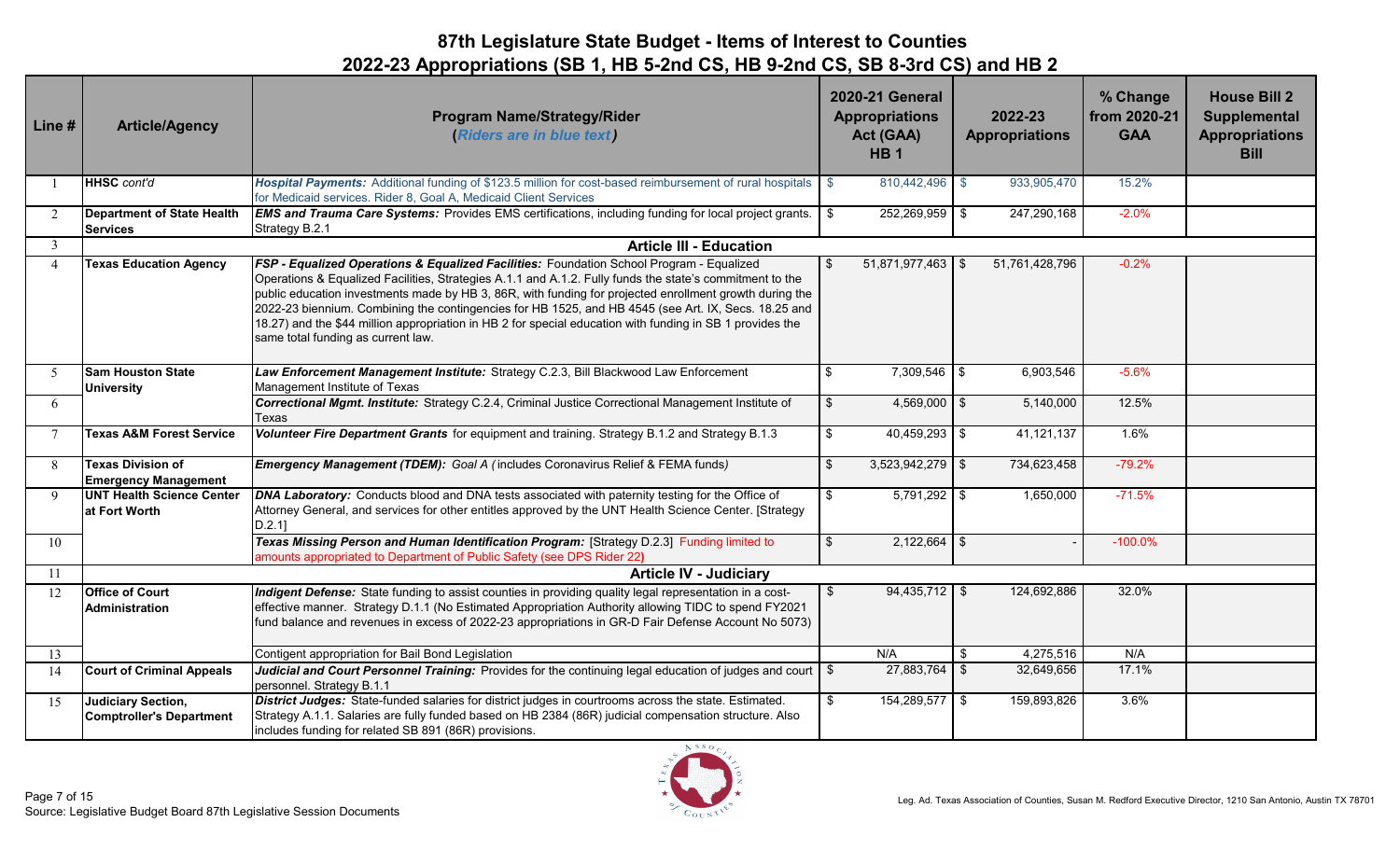| Line # | <b>Article/Agency</b>                           | <b>Program Name/Strategy/Rider</b><br>(Riders are in blue text)                                                                                                                                                                                                             |     | <b>2020-21 General</b><br><b>Appropriations</b><br>Act (GAA)<br>HB <sub>1</sub> | 2022-23<br><b>Appropriations</b> | % Change<br>from 2020-21<br><b>GAA</b> | <b>House Bill 2</b><br><b>Supplemental</b><br><b>Appropriations</b><br><b>Bill</b> |
|--------|-------------------------------------------------|-----------------------------------------------------------------------------------------------------------------------------------------------------------------------------------------------------------------------------------------------------------------------------|-----|---------------------------------------------------------------------------------|----------------------------------|----------------------------------------|------------------------------------------------------------------------------------|
|        | Judiciary Section cont'd                        | <b>Constitutional County Judge:</b> A county judge is entitled to an annual salary supplement from the state \ \ \$<br>of \$15,000 if at least 40 percent of the functions that the judge performs are judicial functions (Govt. Code<br>26.006). Estimated. Strategy C.1.1 |     | $11,255,594$ \$                                                                 | 11,486,594                       | 2.1%                                   |                                                                                    |
|        |                                                 | Statutory County Judge 573 Supplement: Govt. Code 25.0015. Estimated. Strategy C.1.2                                                                                                                                                                                        | \$  | 42,403,490 \$                                                                   | 42,403,490                       | $0.0\%$                                |                                                                                    |
| 3      |                                                 | Statutory Probate Judge Supplement: Govt. Code 25.0021. Estimated. Strategy C.1.3                                                                                                                                                                                           | \$  | $2,739,572$ \$                                                                  | 2,739,572                        | $0.0\%$                                |                                                                                    |
|        |                                                 | District Attorney - Salaries: Help defray the salaries and expenses of the office (Govt. Code 41.013).<br>Estimated. Strategy B.1.1 Salaries are fully funded based on HB 2384 (86R) judicial compensation<br>structure                                                     | \$  | $1.656.121$ \ \$                                                                | 1,706,989                        | 3.1%                                   |                                                                                    |
| 5.     |                                                 | Professional Prosecutors Salaries: Govt. Code 46.002, 46.003, 46.005 Estimated Strategy B.1.2<br>Salaries are fully funded based on HB 2384 (86R) judicial compensation structure                                                                                           | \$  | 48,874,331                                                                      | 50,264,281<br>- \$               | 2.8%                                   |                                                                                    |
| 6      |                                                 | Felony Prosecutors Salaries: Govt. Code 44.220, 45.175, 45.280 Estimated Strategy B.1.3                                                                                                                                                                                     | \$  | $772,070$ \$                                                                    | 816,328                          | 5.7%                                   |                                                                                    |
|        |                                                 | Prosecutors, Subchapter C: Govt. Code 43.180 (Harris), and 41.201(1) Strategy B.1.4                                                                                                                                                                                         | \$  | $272,046$ \$                                                                    | 259,276                          | $-4.7%$                                |                                                                                    |
|        |                                                 | Asst. Prosecutor Longevity Pay: These funds are used to supplement the pay of assistant district<br>attorneys that have at least four years of lifetime service credit as an assistant prosecutor. Estimated.<br>Strategy D.1.1                                             | \$  | $9,365,246$ \$                                                                  | 9,365,246                        | $0.0\%$                                |                                                                                    |
| 9      |                                                 | County Attorney Supplement: Govt. Code 46.0031, Estimated. Strategy D.1.2                                                                                                                                                                                                   |     | $13,550,789$ \$                                                                 | 13,550,789                       | $0.0\%$                                |                                                                                    |
| 10     |                                                 | Special Prosecution Unit - Walker County: Strategy D.1.4                                                                                                                                                                                                                    | \$  | $10,855,663$ \$                                                                 | 10,967,837                       | 1.0%                                   |                                                                                    |
| 11     |                                                 | <b>Juror Pay:</b> Used to reimburse counties for the cost of juror services. Estimated. Strategy D.1.7                                                                                                                                                                      | \$  | 24,632,700 \$                                                                   | 27,632,700                       | 12.2%                                  |                                                                                    |
| 12     |                                                 | Indigent Inmate Defense: Code of Criminal Procedure 26.051(i). Estimated. Strategy. D.1.8                                                                                                                                                                                   | \$. | $108,895$ \$                                                                    | 108.895                          | $0.0\%$                                |                                                                                    |
| 13     |                                                 | Contingency for HB 3774: Additional appropriations to provide judicial salaries and supplements for<br>newly created courts - court creation bill by 87R. Art. IX, Sec. 18.24                                                                                               |     | N/A                                                                             | 6,702,867<br>\$                  | N/A                                    |                                                                                    |
| 14     | <b>Special Provisions -</b><br><b>Judiciary</b> | New Informational listing detailing tiered Judicial Compensation schedule                                                                                                                                                                                                   |     | N/A                                                                             | N/A                              | N/A                                    |                                                                                    |

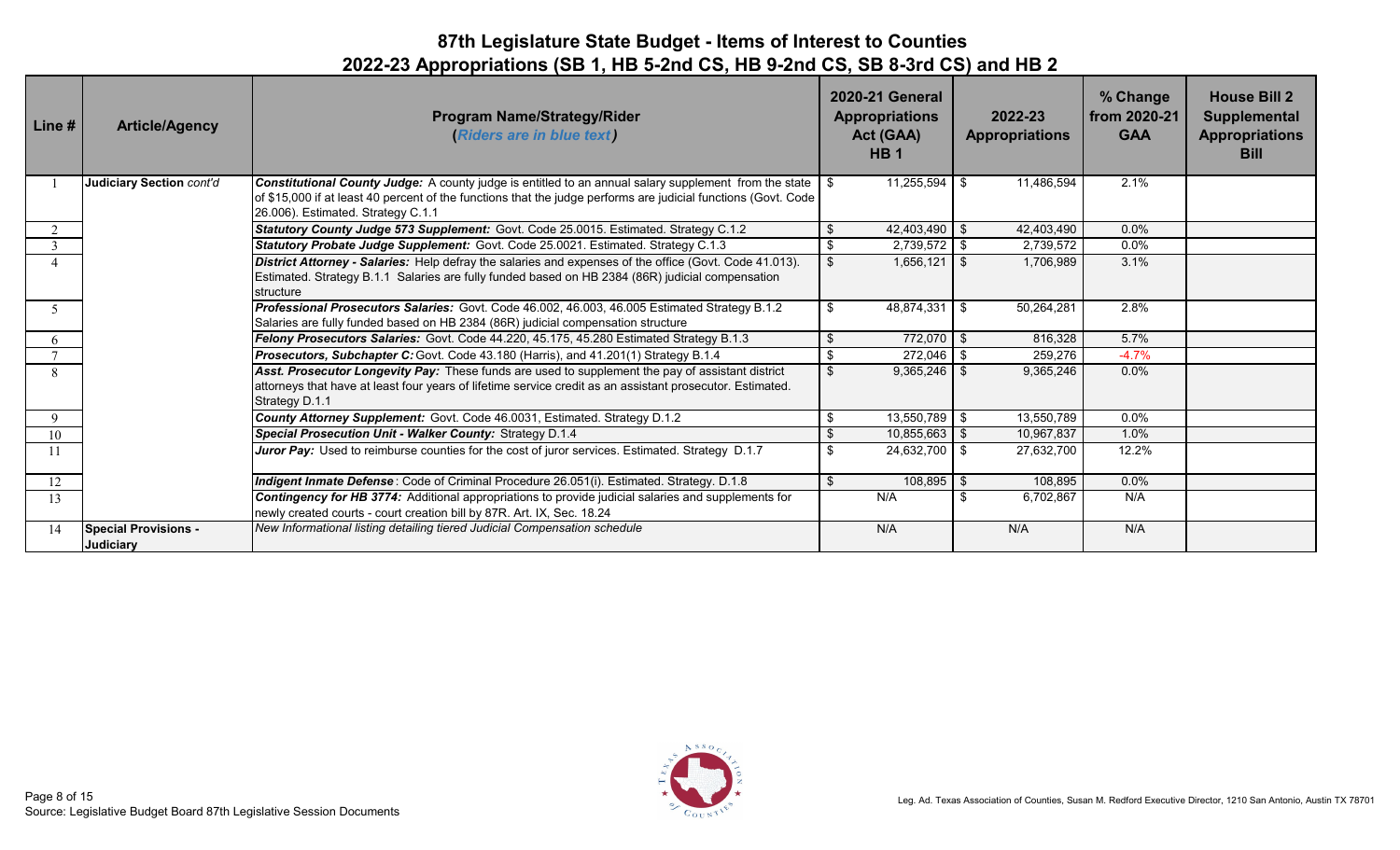| Line #         | <b>Article/Agency</b>                                        | <b>Program Name/Strategy/Rider</b><br>(Riders are in blue text)                                                                                                                                                                                                                                                                                                                                                                                                                                             | <b>2020-21 General</b><br><b>Appropriations</b><br>Act (GAA)<br>HB <sub>1</sub> | 2022-23<br><b>Appropriations</b> | % Change<br>from 2020-21<br><b>GAA</b> | <b>House Bill 2</b><br>Supplemental<br><b>Appropriations</b><br><b>Bill</b> |
|----------------|--------------------------------------------------------------|-------------------------------------------------------------------------------------------------------------------------------------------------------------------------------------------------------------------------------------------------------------------------------------------------------------------------------------------------------------------------------------------------------------------------------------------------------------------------------------------------------------|---------------------------------------------------------------------------------|----------------------------------|----------------------------------------|-----------------------------------------------------------------------------|
|                |                                                              | Article V - Public Safety and Criminal Justice                                                                                                                                                                                                                                                                                                                                                                                                                                                              |                                                                                 |                                  |                                        |                                                                             |
| 2              | <b>Texas Department of</b><br><b>Criminal Justice (TDCJ)</b> | <b>Basic Supervision:</b> State aid to the local community supervision and corrections department (CSCD) to \\$<br>pay for misdemeanor probation funding - primarily staff and departmental operations. (Health Insurance is<br>now accounted for separately) Strategy A.1.1                                                                                                                                                                                                                                | $136,912,473$ \$                                                                | 130,328,238                      | $-4.8%$                                |                                                                             |
| 3              |                                                              | Diversion Program: Residential treatment and rehabilitation programs for offenders in lieu of<br>incarceration in jail or prison. Strategy A.1.2                                                                                                                                                                                                                                                                                                                                                            | \$<br>$250,569,016$ \$                                                          | 250,569,016                      | 0.0%                                   |                                                                             |
| $\overline{4}$ |                                                              | <b>Community Corrections:</b> Treatment and rehabilitation of offenders in the community, including some<br>special needs programs and restitution programs. Strategy A.1.3                                                                                                                                                                                                                                                                                                                                 | 86,360,909 \$<br>\$                                                             | 86,360,909                       | 0.0%                                   |                                                                             |
| 5              |                                                              | Treatment Alternatives to Incarceration: Community based programs targeted to treating offenders in<br>community in lieu of revoking to jail or prison. Without funding to TAIP (Treatment Alternatives to<br>Incarceration Program), counties are likely to experience increased recidivism, unemployment, child<br>support arrears and probation revocations. Strategy A.1.4                                                                                                                              | 21,547,951<br>\$                                                                | 21,547,951<br>l \$               | 0.0%                                   |                                                                             |
| 6              |                                                              | Special Needs Projects Programs and Services: The Texas Correctional Office on Offenders with<br>Medical or Mental Impairments coordinates with the Department of State Health Services, county and<br>municipal jails, and community mental health and mental retardation centers to establish methods for the<br>continuity of care for pre- and post-release activities of defendants who are returned to the county of<br>conviction after the defendant's competency has been restored. Strategy B.1.1 | $55,172,545$ \$<br>\$                                                           | 55, 102, 124                     | $-0.1%$                                |                                                                             |
| $\overline{7}$ |                                                              | <b>Board of Paroles and Paroles:</b> Funding provides staff necessary to determine which offenders are to be \ \$<br>released on parole, preparation of parole case summaries, conditions of parole or mandatory supervision<br>and executive clemency recommendations to the Governor. Strategy D.1.1                                                                                                                                                                                                      | $11,253,556$ \$                                                                 | 12,225,359                       | 8.6%                                   |                                                                             |
| 8              |                                                              | <b>Revocation Processing: Strategy D.1.2</b>                                                                                                                                                                                                                                                                                                                                                                                                                                                                | $15,104,540$ \$<br>\$                                                           | 16,077,878                       | 6.4%                                   |                                                                             |
| 9              |                                                              | Academic/ Vocational Training: Provides TDCJ inmates with education and skills training so they will<br>be better qualified in the workforce upon release from prison. Strategy C.2.2                                                                                                                                                                                                                                                                                                                       | \$<br>$5,838,088$ \$                                                            | 5,838,088                        | 0.0%                                   |                                                                             |
| 10             |                                                              | In-Prison Treatment: Provides treatment to incarcerated offenders, including drug/alcohol and special<br>needs programs. Strategy C.2.5                                                                                                                                                                                                                                                                                                                                                                     | $\mathfrak s$<br>$65,419,087$ \$                                                | 65,550,965                       | 0.2%                                   |                                                                             |
| 11             |                                                              | Substance Abuse Felony Punishment: Strategy C.2.4                                                                                                                                                                                                                                                                                                                                                                                                                                                           | 99,996,966 \$<br>\$                                                             | 100,780,254                      | 0.8%                                   |                                                                             |
| 12             |                                                              | Operate Parole: (Goal E) Without adequate funding for parole supervision, department operations and<br>programs, counties can anticipate increased crime and parole revocation proceedings, increased jail<br>populations and increased demands on the court system                                                                                                                                                                                                                                         | 366,179,188 \$<br>\$                                                            | 366,086,232                      | $-0.03%$                               |                                                                             |

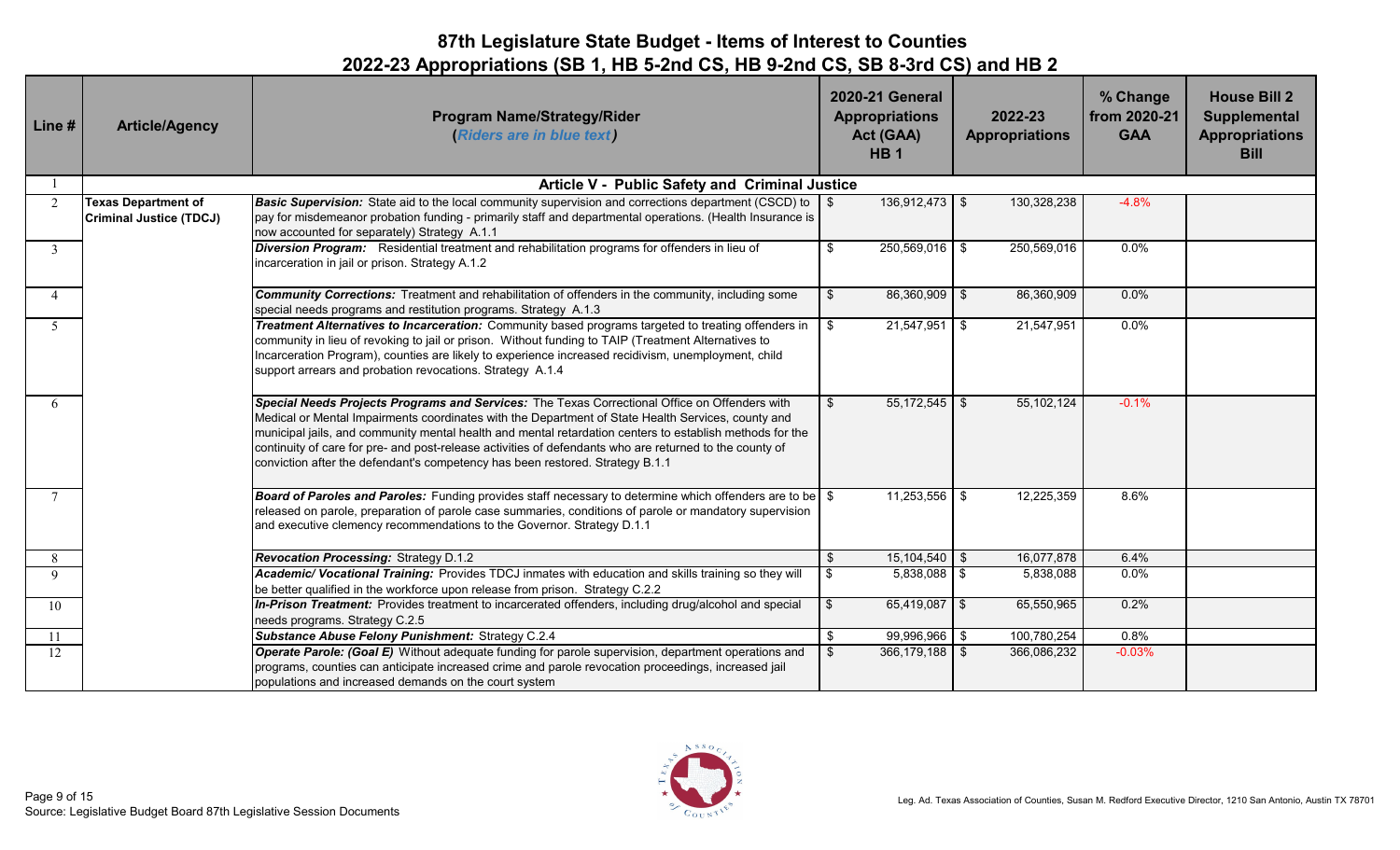| Line#          | <b>Article/Agency</b>                              | <b>Program Name/Strategy/Rider</b><br>(Riders are in blue text)                                                                                                                                                                                                                                                                                                                                                                                                                                                                                                                                                                                                                                                                                                   | <b>2020-21 General</b><br><b>Appropriations</b><br>Act (GAA)<br><b>HB1</b> | 2022-23<br><b>Appropriations</b> | % Change<br>from 2020-21<br><b>GAA</b> | <b>House Bill 2</b><br>Supplemental<br><b>Appropriations</b><br><b>Bill</b> |
|----------------|----------------------------------------------------|-------------------------------------------------------------------------------------------------------------------------------------------------------------------------------------------------------------------------------------------------------------------------------------------------------------------------------------------------------------------------------------------------------------------------------------------------------------------------------------------------------------------------------------------------------------------------------------------------------------------------------------------------------------------------------------------------------------------------------------------------------------------|----------------------------------------------------------------------------|----------------------------------|----------------------------------------|-----------------------------------------------------------------------------|
|                | TDCJ cont'd                                        | Payments to District Clerks: Payments to District Clerks in counties with 4 or more TDCJ correctional<br>facilities are allocated \$12,000 per fiscal year in equal monthly installments for costs incurred in filing<br>TDCJ inmate correspondence. [Out of appropriated funds] Rider 48                                                                                                                                                                                                                                                                                                                                                                                                                                                                         | $24,000$ \$<br>$\mathbf{\hat{s}}$                                          | 24,000                           | 0.0%                                   |                                                                             |
| 2              |                                                    | Harris County Community Corrections Facility: Rider 52 [Strategy A.1.2, Diversion Programs]                                                                                                                                                                                                                                                                                                                                                                                                                                                                                                                                                                                                                                                                       | $12,000,000$ \$<br>\$                                                      | 12,000,000                       | 0.0%                                   |                                                                             |
| 3              |                                                    | Report on Warrants Issued for Parole Violations. Report on "blue warrants" funded out of 2022-23<br>appropriations due Dec 1, 2022, including recommendations for expediting the blue warrant process.<br>Rider 60.                                                                                                                                                                                                                                                                                                                                                                                                                                                                                                                                               | N/A                                                                        | not specified                    | N/A                                    |                                                                             |
| $\overline{A}$ | Commission on Jail<br><b>Standards</b>             | Jail Standards: (Goal A) Inspection and enforcement of laws/regulations governing county jails<br>Commission is under Sunset Review.                                                                                                                                                                                                                                                                                                                                                                                                                                                                                                                                                                                                                              | $2,092,306$ \$<br>\$                                                       | 2,431,515                        | 16.2%                                  |                                                                             |
| $\sqrt{2}$     |                                                    | <b>Prisoner Safety Grants:</b> Grants to county jails for capital improvements associated with prisoner safety.<br>Strategy C.1.1 [GR-Dedicated Acct. No. 5172] Program ended: According to the agency, all eligible<br>counties have either received grant funding, reimbursement or have certified that are in compliance with<br>standards. FY2023 ending balance in GR-D Acct No. 5172 is an est'd \$626,292.                                                                                                                                                                                                                                                                                                                                                 | $129,690$ \$                                                               |                                  | $-100.0%$                              |                                                                             |
| 6              | Texas Juvenile Justice<br><b>Department (TJJD)</b> | Juvenile Justice Alternative Education Programs (JJAEPs): Strategy A.1.6. Revised JJAEP funding \ \$<br>allocations (Rider 13): changes TEA transfer at the beginning of each fiscal year from \$1.5 million to 15%<br>of total; removes language saying counties with populations between 72,000 and 125,000 that choose to<br>participate in requirements of Chapter 37 of the Texas Education Code be included in the funding<br>distribution; alters the cap for summer school expenditures from \$3 million to 10% of appropriations; adds<br>language that requires TEA to increase appropriations to provide a minimum reimbursement of \$86 per<br>attendance day if the reimbursement rate falls below \$86 per day due to increased days of attendance. | $12,500,000$ \$                                                            | 11,875,000                       | $-5.0%$                                |                                                                             |
| $\overline{7}$ |                                                    | Funding for Additional Eligible Students at JJAEPs: allocation up to \$500,000 of annual appropriated<br>amounts for counties with populations of at least 72,000 which operate a JJAEP. County is eligible to<br>receive funding at rate of \$96 per day for student required to be expelled under Sec. 37.007, Texas<br>Education Code and are expelled from an ISD in a county that does not operate at a JJAEP. Rider 14,<br>Strategy A.1.6.                                                                                                                                                                                                                                                                                                                  | 500,000                                                                    | 500,000                          | 0.0%                                   |                                                                             |
| 8              |                                                    | Prevention and Intervention: Strategy A.1.1                                                                                                                                                                                                                                                                                                                                                                                                                                                                                                                                                                                                                                                                                                                       | $6,024,354$ \$<br>\$                                                       | 6,024,354                        | 0.0%                                   |                                                                             |
| 9              |                                                    | <b>Basic Probation Supervision: Strategy A.1.2</b>                                                                                                                                                                                                                                                                                                                                                                                                                                                                                                                                                                                                                                                                                                                | $\boldsymbol{\hat{\theta}}$<br>73,603,421                                  | 73,303,576<br>l \$               | $-0.4%$                                |                                                                             |
| 10             |                                                    | <b>Community Programs: Strategy A.1.3</b>                                                                                                                                                                                                                                                                                                                                                                                                                                                                                                                                                                                                                                                                                                                         | $\sqrt[6]{\frac{1}{2}}$<br>89,359,791                                      | l \$<br>87,359,792               | $-2.2%$                                |                                                                             |
| 11             |                                                    | Pre and Post Adjudication Facilities: Strategy A.1.4                                                                                                                                                                                                                                                                                                                                                                                                                                                                                                                                                                                                                                                                                                              | $\boldsymbol{\hat{\theta}}$<br>49,564,314 \$                               | 49,564,314                       | $0.0\%$                                |                                                                             |
| 12             |                                                    | <b>Commitment Diversion: Strategy A.1.5</b>                                                                                                                                                                                                                                                                                                                                                                                                                                                                                                                                                                                                                                                                                                                       | $\frac{1}{2}$<br>$38,985,000$ \$                                           | 38,985,000                       | 0.0%                                   |                                                                             |

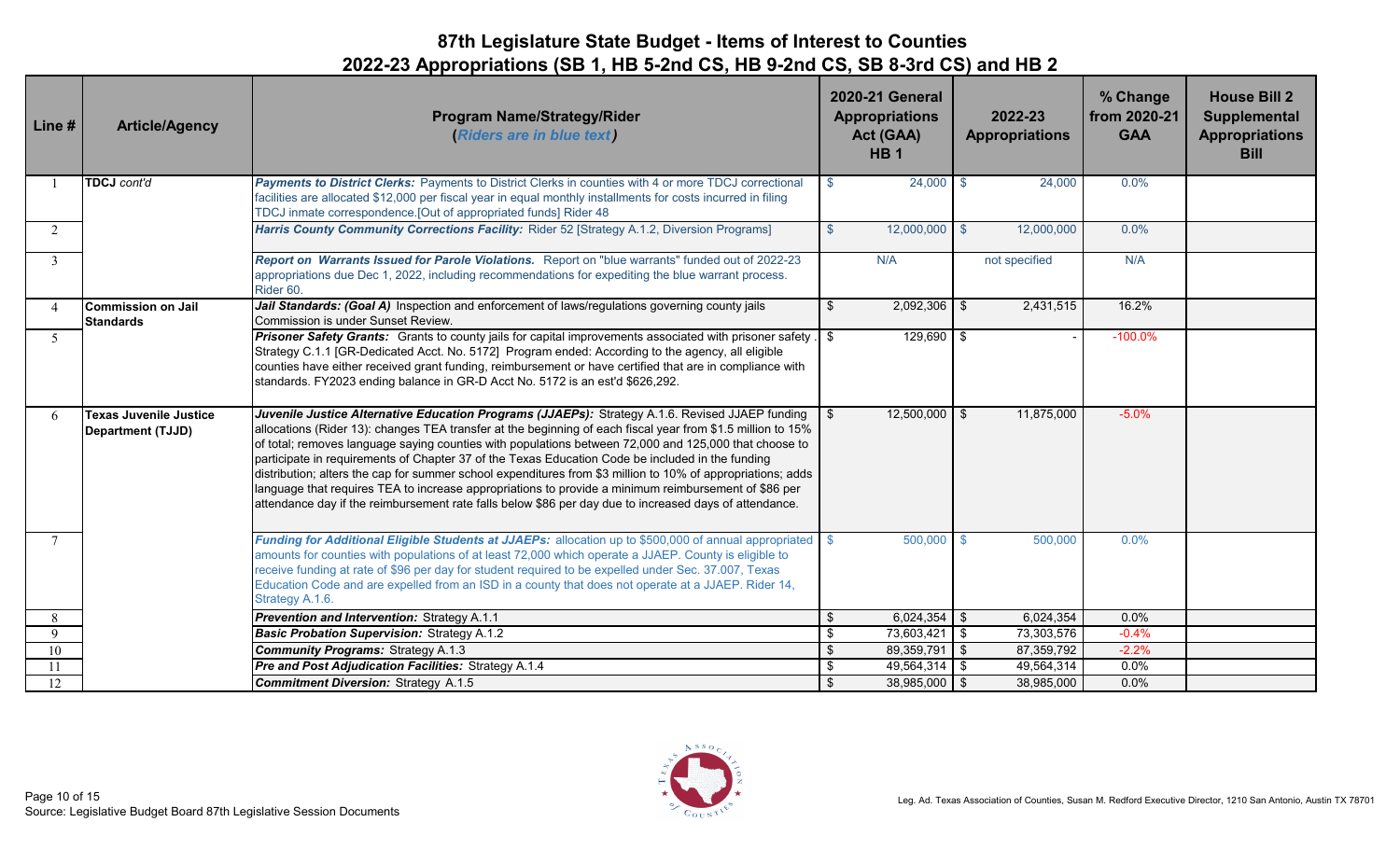| Line#        | <b>Article/Agency</b>                   | <b>Program Name/Strategy/Rider</b><br>(Riders are in blue text)                                                                                                                                                                                                                                                                                                                                                                                                     |               | 2020-21 General<br><b>Appropriations</b><br>Act (GAA)<br>HB <sub>1</sub> | 2022-23<br><b>Appropriations</b> | % Change<br>from 2020-21<br><b>GAA</b> | <b>House Bill 2</b><br>Supplemental<br><b>Appropriations</b><br><b>Bill</b> |
|--------------|-----------------------------------------|---------------------------------------------------------------------------------------------------------------------------------------------------------------------------------------------------------------------------------------------------------------------------------------------------------------------------------------------------------------------------------------------------------------------------------------------------------------------|---------------|--------------------------------------------------------------------------|----------------------------------|----------------------------------------|-----------------------------------------------------------------------------|
|              | <b>TJJD</b> cont'd                      | Mental Health Services Grants: Strategy A.1.7                                                                                                                                                                                                                                                                                                                                                                                                                       | -\$           | $28,356,704$ \$                                                          | 28,356,706                       | 0.0%                                   |                                                                             |
| 2            |                                         | <b>Regional Diversion Alternatives: Strategy A.1.8</b>                                                                                                                                                                                                                                                                                                                                                                                                              | \$            | $21,585,963$ \$                                                          | 21,585,964                       | 0.0%                                   |                                                                             |
| $\mathbf{3}$ |                                         | Harris County Leadership Academy: Rider 31 [Strategy A.1.4, Pre and Post Adjudication Facilities]                                                                                                                                                                                                                                                                                                                                                                   | $\mathcal{S}$ | $2,000,000$ \$                                                           | 2,000,000                        | 0.0%                                   |                                                                             |
| 4            |                                         | Prevention, Intervention and Commitment Diversion: Legislative intent - Rider 36. Amounts<br>appropriated for Strategy A.1.1, Prevention and Intervention are for programs and services that keep<br>youth from contact with the juvenile justice system. Amounts appropriated for Strategy A.1.5, Commitment<br>Diversion are to provide JPDs the ability to operate basic supervision, community and health programs<br>and place youth within their communities. |               | N/A                                                                      | not specified                    | N/A                                    |                                                                             |
| 5            |                                         | Harris County Front-End Multisystemic Therapy Team: Allocates \$1 million out of General Revenue<br>appropriated for community programs for a county-operated program intended to prevent youth and<br>adolescents from entering the juvenile justice and child welfare systems. Rider 37, Strategy A.1.3,<br><b>Community Programs</b>                                                                                                                             |               |                                                                          | 1,000,000<br>ß.                  | N/A                                    |                                                                             |
| 6            |                                         | Harris County Admissions: Directs TJJD to work with Harris County to house some or all of its own<br>TJJD admissions, including the provision of funds, treatment, services and monitoring. TJJD is authorized<br>to use 2022-23 appropriations to contract with Harris County to provide these services. Rider 38.                                                                                                                                                 |               | N/A                                                                      | to be determined                 | N/A                                    |                                                                             |
| $\tau$       |                                         | El Paso County Front-End Multisystemic Therapy Team: Allocates \$1 million out of General Revenue<br>appropriated for community programs for a county-operated program intended to prevent youth and<br>adolescents from entering the juvenile justice and child welfare systems. Rider 39, Strategy A.1.3,<br><b>Community Programs</b>                                                                                                                            |               |                                                                          | 1,000,000<br>$\mathcal{R}$       | N/A                                    |                                                                             |
| 8            | Commission on Law<br><b>Enforcement</b> | Texas Commission on Law Enforcement (all items of appropriation)                                                                                                                                                                                                                                                                                                                                                                                                    | \$            | $8,169,980$ \$                                                           | 10,276,257                       | 25.8%                                  | 4,607,401<br>\$                                                             |
| 9            |                                         | Texas Law Enforcement Peer Network: Allocates General Revenue funds to establish a MH peer<br>network for law enforcement officers. Authorizes TCOLE to contract with higher education institution with<br>MH or police training expertise. Rider 9, Strategy B.1.2, Technical Assistance                                                                                                                                                                           | $\mathcal{S}$ |                                                                          | 1,051,820<br>$\mathfrak{L}$      | N/A                                    |                                                                             |
| 10           |                                         | Study on Peace Officers: Allocates General Revenue funds for a salary study of peace officer pay in the \$<br>state and throughout the U.S., including salary comparisons by size of law enforcement agency and<br>across regions with varying costs of living. Rider 11, Strategy B.1.2, Technical Assistance                                                                                                                                                      |               |                                                                          | 121,008<br>-96                   | N/A                                    |                                                                             |
| 11           | (DPS)                                   | Department of Public Safety Crime Laboratory Services: Strategy C.1.1                                                                                                                                                                                                                                                                                                                                                                                               | \$            | 132,519,906 \$                                                           | 128,305,853                      | $-3.2%$                                |                                                                             |

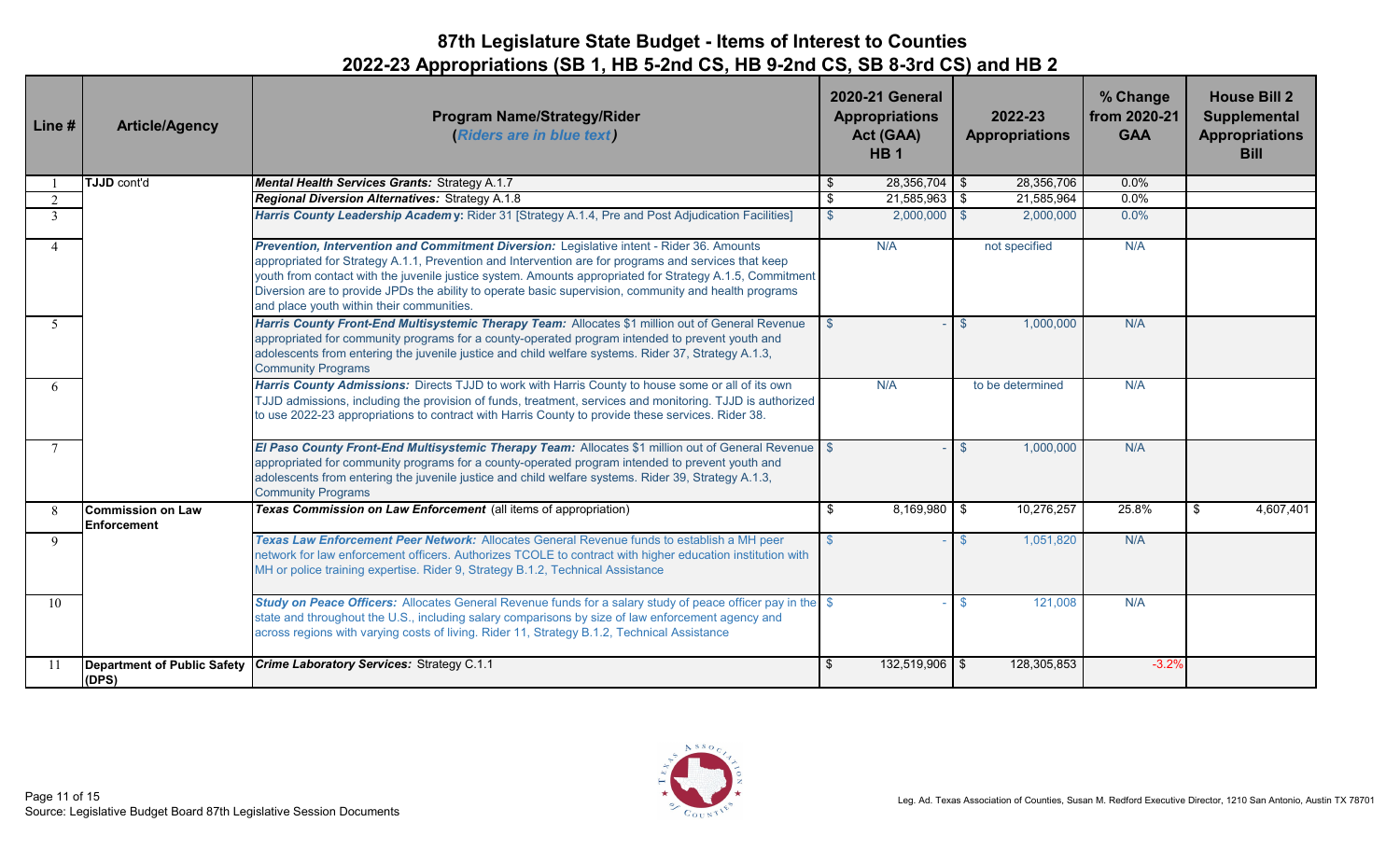| Line#                    | <b>Article/Agency</b>                                          | <b>Program Name/Strategy/Rider</b><br>(Riders are in blue text)                                                                                                                                                                                                                                                                                                                                                                                                                                                                                                                                                                                                                                                                                                                                                                                                                                                                                                       |                             | <b>2020-21 General</b><br><b>Appropriations</b><br>Act (GAA)<br><b>HB1</b> | 2022-23<br><b>Appropriations</b> | % Change<br>from 2020-21<br><b>GAA</b> | <b>House Bill 2</b><br><b>Supplemental</b><br><b>Appropriations</b><br><b>Bill</b> |
|--------------------------|----------------------------------------------------------------|-----------------------------------------------------------------------------------------------------------------------------------------------------------------------------------------------------------------------------------------------------------------------------------------------------------------------------------------------------------------------------------------------------------------------------------------------------------------------------------------------------------------------------------------------------------------------------------------------------------------------------------------------------------------------------------------------------------------------------------------------------------------------------------------------------------------------------------------------------------------------------------------------------------------------------------------------------------------------|-----------------------------|----------------------------------------------------------------------------|----------------------------------|----------------------------------------|------------------------------------------------------------------------------------|
|                          | <b>DPS</b> cont'd                                              | Databases and Clearinghouses Related to Missing Persons and Children: Allocates General<br>Revenue for the University of North Texas Health Science Center at Fort Worth Missing Persons DNA<br>Database and the Missing Children and Missing Persons Information Clearinghouse established under<br>the Code of Criminal Procedure, Chapter 63. Rider 22, Strategy A.1.1, Intelligence                                                                                                                                                                                                                                                                                                                                                                                                                                                                                                                                                                               |                             | $2,193,256$ \$                                                             | 2,193,256                        | 0.0%                                   |                                                                                    |
| 2                        |                                                                | Secure the Texas Border: (Goal B)                                                                                                                                                                                                                                                                                                                                                                                                                                                                                                                                                                                                                                                                                                                                                                                                                                                                                                                                     | $\boldsymbol{\hat{\theta}}$ | 450,560,009 \$                                                             | 411,785,450                      | $-8.6%$                                |                                                                                    |
| $\overline{3}$           |                                                                | <b>Drivers License Services: Strategy D.1.1</b>                                                                                                                                                                                                                                                                                                                                                                                                                                                                                                                                                                                                                                                                                                                                                                                                                                                                                                                       | $\mathfrak{S}$              | 481,798,135 \$                                                             | 465,753,163                      | $-3.3%$                                |                                                                                    |
| $\overline{\mathcal{A}}$ |                                                                | <b>Article VI - Natural Resources</b>                                                                                                                                                                                                                                                                                                                                                                                                                                                                                                                                                                                                                                                                                                                                                                                                                                                                                                                                 |                             |                                                                            |                                  |                                        |                                                                                    |
| -5                       | <b>Department of Agriculture</b><br>(TDA)                      | <b>Rural Community and Economic Development:</b> Grants for community and economic development in<br>rural areas, primarily federal Community Development Block Grant (CDBG) funds. CDBG grants assist<br>cities with populations of less than 50,000 and counties with nonmetropolitan populations of less than<br>200,000 that are not eligible for direct CDBG funding from HUD. Strategy A.2.1                                                                                                                                                                                                                                                                                                                                                                                                                                                                                                                                                                    | -\$                         | $131,091,774$ \$                                                           | 138,935,278                      | 6.0%                                   |                                                                                    |
| 6                        |                                                                | Rural Health: Grants, programs and technical assistance to 150 rural hospitals. Grants are for the<br>acquisition, construction or improvement of facilities, equipment or property used to provide health<br>services. Funding is provided by income from two tobacco settlement trust funds. Strategy C.1.1                                                                                                                                                                                                                                                                                                                                                                                                                                                                                                                                                                                                                                                         | $\mathfrak{S}$              | $8,888,908$ \$                                                             | 8,919,404                        | 0.3%                                   |                                                                                    |
| $\tau$                   |                                                                | Texans Feeding Texans: Funds the surplus agricultural product grant program (\$10.2 million) and the<br>home delivered meals grant program for homebound elderly and disabled Texans (\$19.7 million). TDA<br>provides grants to organizations that provide home-delivered meals who receive matching funds from the<br>county where meals are served. Rider 10, Strategy C.1.2, Nutrition Assistance for at-Risk Children and<br><b>Adults</b>                                                                                                                                                                                                                                                                                                                                                                                                                                                                                                                       |                             | 29,905,836 \$                                                              | 29,905,836                       | $0.0\%$                                | 3,380,000<br>\$                                                                    |
| -8                       | <b>Commission on</b><br><b>Environmental Quality</b><br>(TCEQ) | Texas Emissions Reduction Plan (TERP): HB 3745, 86R moves the GR-Dedicated TERP Acct. No.<br>5071 outside the state treasury and no longer subject to the legislative appropriations process as of<br>8/31/2021. The \$1.4 million appropriation is a contingency to avoid disruptions in operating cash during<br>the transition. Strategy A.1.1, Rider 19. FYI, 1.5% sales tax surcharge on off-road diesel equipment will<br>continue to be deposited to the new TERP trust fund outside the treasury. Also, the State Highway Fund<br>(Fund 6) will continue to transfer an amount equal to the motor vehicle certificate of title fees deposited to<br>the Texas Mobility Fund to the TERP trust fund outside the treasury. The estimated \$2.1 billion balance in<br>the GR-Dedicated TERP Acct No. 5071 as of 8/31/2021 will be retained by the treasury and used to<br>certify SB 1, the 2022-23 state budget, absent further action by the 87th Legislature. | -96                         | 154,747,204 \$                                                             | 1,400,000                        | $-99.1%$                               |                                                                                    |

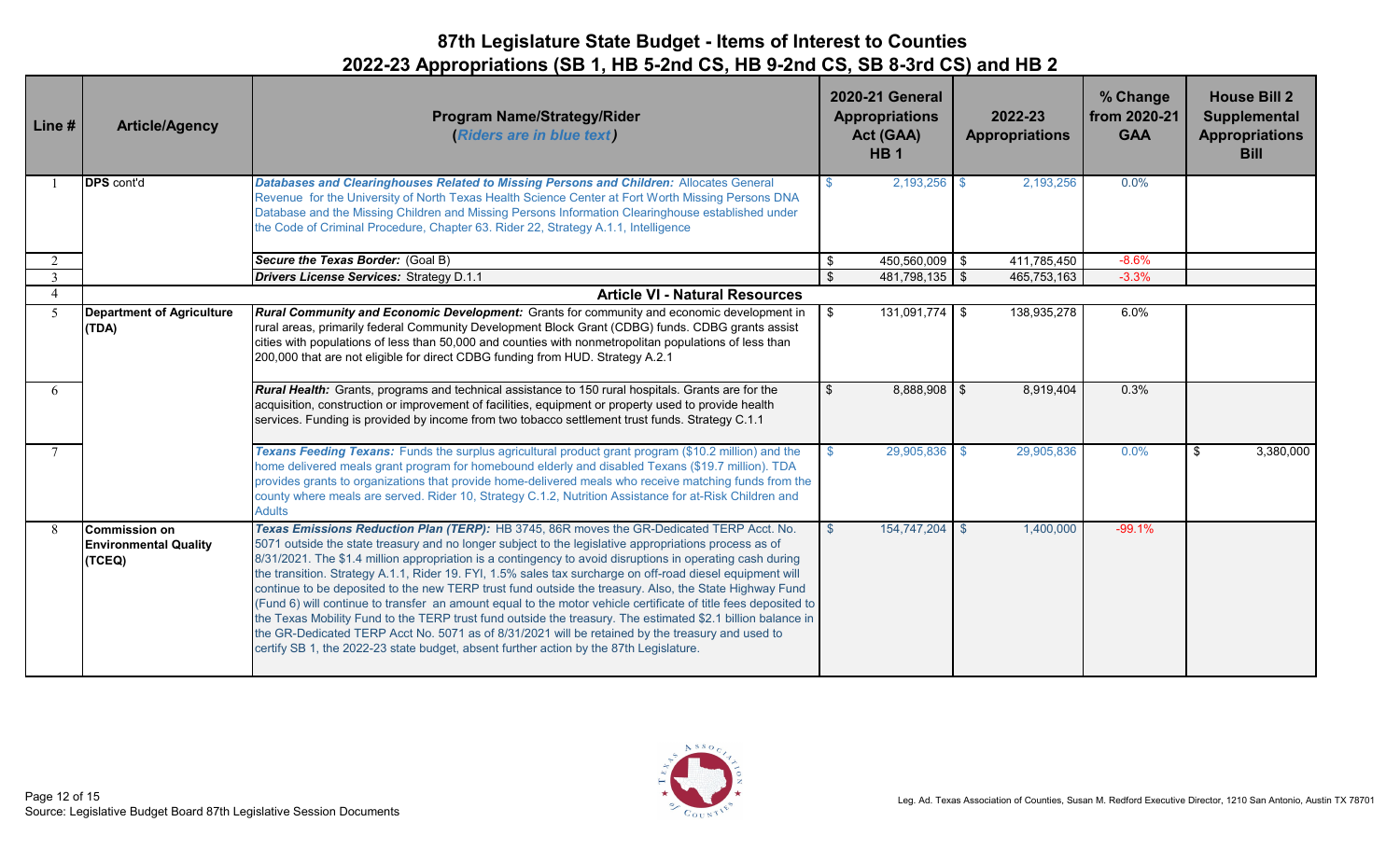| Line #         | <b>Article/Agency</b>                                  | <b>Program Name/Strategy/Rider</b><br>(Riders are in blue text)                                                                                                                                                                                                                                                                                                                                                                                                                                                                                                                |               | <b>2020-21 General</b><br><b>Appropriations</b><br>Act (GAA)<br>HB <sub>1</sub> | 2022-23<br><b>Appropriations</b> | % Change<br>from 2020-21<br><b>GAA</b> | <b>House Bill 2</b><br><b>Supplemental</b><br><b>Appropriations</b><br><b>Bill</b> |
|----------------|--------------------------------------------------------|--------------------------------------------------------------------------------------------------------------------------------------------------------------------------------------------------------------------------------------------------------------------------------------------------------------------------------------------------------------------------------------------------------------------------------------------------------------------------------------------------------------------------------------------------------------------------------|---------------|---------------------------------------------------------------------------------|----------------------------------|----------------------------------------|------------------------------------------------------------------------------------|
|                | <b>TCEQ cont'd</b>                                     | Air Quality Planning: Grants for air quality planning activities to reduce ozone in affected counties not<br>designated as nonattainment areas for the National Ambient Air Quality Standards (NAAQS) as of<br>9/1/2020 and other areas at significant risk of nonattainment. Affected counties: Bastrop, Caldwell, Comal,<br>El Paso, Gregg, Guadalupe, Hardin, Harrison, Hays, Henderson, Hood, Hunt, Jefferson, Nueces, Orange,<br>Rusk, San Patricio, Smith, Travis, Upshur, Williamson and Wilson. Rider 7, Strategy A.1.1, Air Quality<br><b>Assessment and Planning</b> | $\mathbb{S}$  | $4,500,000$ \$                                                                  | 4,500,000                        | 0.0%                                   |                                                                                    |
| 2              |                                                        | <b>Waste Management and Permitting:</b> Section 361.014(b) of the Health and Safety Code requires $TCEQ$ \ $$$<br>to provide grants to Councils of Government for local and regional municipal solid waste planning and<br>management activities. Strategy A.2.3                                                                                                                                                                                                                                                                                                               |               | $19,550,442$ \$                                                                 | 19,713,062                       | 0.8%                                   |                                                                                    |
| 3              | <b>Parks &amp; Wildlife Department</b>                 | Local Park Grants: Funds provide 50% matching grants to local governments and other entities<br>authorized by provisions in the Texas Parks and Wildlife Code, Chapter 24. Strategy B.2.1                                                                                                                                                                                                                                                                                                                                                                                      | \$            | $37,132,685$ \$                                                                 | 38,725,996                       | 4.3%                                   |                                                                                    |
| $\overline{4}$ |                                                        | Boating Access and Other Grants: Funding for Recreational Trails, Community Outdoor Outreach,<br>Boating Access and other grants. Recreational Trails Grants provide 80% matching funds (maximum<br>\$200,000) to build trails in local communities. This program receives federal funding from the National<br>Recreational Trail Fund. Strategy B.2.2                                                                                                                                                                                                                        | \$            | $17,674,687$ \$                                                                 | 23,563,728                       | 33.3%                                  |                                                                                    |
| 5 <sup>5</sup> |                                                        | Enforcement Programs: Wildlife, Fisheries and Water Safety Enforcement. Funding for Game<br>Wardens. Strategy C.1.1                                                                                                                                                                                                                                                                                                                                                                                                                                                            | \$            | $120,894,583$ \$                                                                | 115,416,923                      | $-4.5%$                                | 19,076,272<br>\$                                                                   |
| 6              | <b>Article VII - Business and Economic Development</b> |                                                                                                                                                                                                                                                                                                                                                                                                                                                                                                                                                                                |               |                                                                                 |                                  |                                        |                                                                                    |
|                | <b>Department of Motor</b><br><b>Vehicles</b>          | Motor Vehicle Crime Prevention Authority (Automobile Burglary & Theft Grants): Provides grants to $\$<br>law enforcement jurisdictions to support motor vehicle theft and burglary enforcement teams and non-<br>profit organizations designed to reduce the incidence of motor vehicle theft and burglary. Strategy B.2.1                                                                                                                                                                                                                                                     |               | $25,671,702$ \$                                                                 | 29,959,210                       | 16.7%                                  |                                                                                    |
| 8              |                                                        | Capital Budget Item: Technology Replacement & Upgrades - Regional Support for County Tax<br><b>Assessor-Collector Offices</b>                                                                                                                                                                                                                                                                                                                                                                                                                                                  | $\mathbf{\$}$ | $10,025,000$ \$                                                                 | 10,025,000                       | 0.0%                                   |                                                                                    |
| 9              | <b>Department of</b><br>Transportation                 | Contracted Planning & Design: Provides funding for all aspects of structural planning, design, review,<br>construction and inspection of bridges. Strategy A.1.2                                                                                                                                                                                                                                                                                                                                                                                                               | \$            | $956,919,344$ \$                                                                | 823,725,321                      | $-13.9%$                               |                                                                                    |
| 10             |                                                        | Right of Way Acquisition: Provides funding to build, widen and enhance roads. Strategy A.1.3                                                                                                                                                                                                                                                                                                                                                                                                                                                                                   | \$            | 1,713,687,748 \$                                                                | 1,386,938,800                    | $-19.1%$                               |                                                                                    |
| 11             |                                                        | Transportation Infrastructure Fund: Grants to counties for transportation infrastructure projects for<br>roads impacted by oil and gas production. Rider 47 allocated \$125 million out of Fund 6. SB500 (86R)<br>appropriated an additional \$125 million out of the Economic Stabilization Fund for the same purpose.                                                                                                                                                                                                                                                        | $\mathbb{S}$  | 125,000,000 \$                                                                  |                                  | $-100.0\%$                             |                                                                                    |
| 12             |                                                        | <b>Ector County Airport Runway:</b> Directs TxDOT to allocate funds to extend the runway at the Ector<br>County Airport. Strategy C.5.1, Aviation Services. See SB 1, Art. IX, Sec. 17.43                                                                                                                                                                                                                                                                                                                                                                                      | -\$           |                                                                                 | 15,000,000<br>-S                 | N/A                                    |                                                                                    |

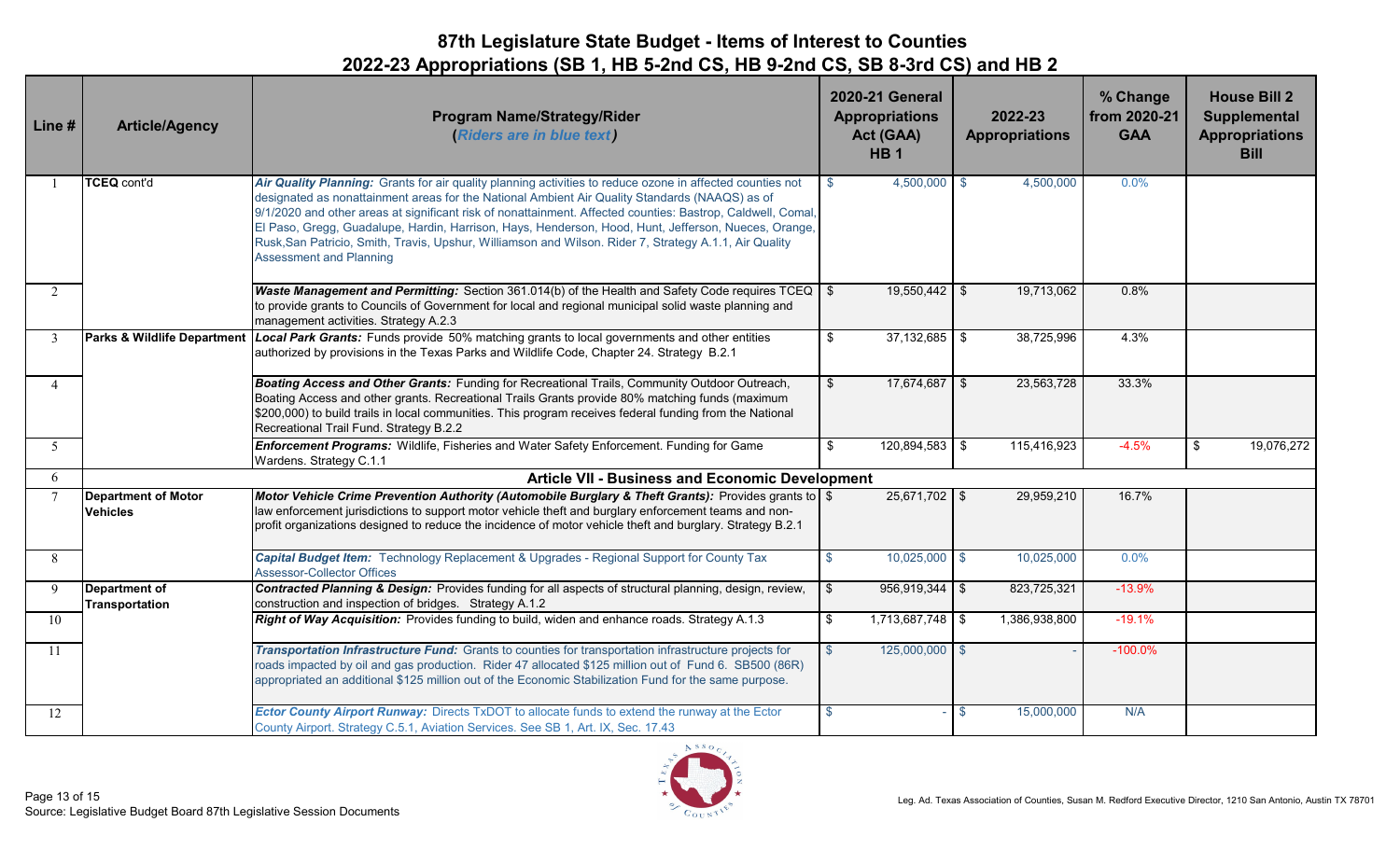| Line #          | <b>Article/Agency</b>                                                       | <b>Program Name/Strategy/Rider</b><br>(Riders are in blue text)                                                                                                                                                                                                                                                                                                                                                                                                                                                                                                                                                                                                                                                                                                        | <b>2020-21 General</b><br><b>Appropriations</b><br>Act (GAA)<br>HB <sub>1</sub> | 2022-23<br><b>Appropriations</b> | % Change<br>from 2020-21<br><b>GAA</b> | <b>House Bill 2</b><br><b>Supplemental</b><br><b>Appropriations</b><br><b>Bill</b> |
|-----------------|-----------------------------------------------------------------------------|------------------------------------------------------------------------------------------------------------------------------------------------------------------------------------------------------------------------------------------------------------------------------------------------------------------------------------------------------------------------------------------------------------------------------------------------------------------------------------------------------------------------------------------------------------------------------------------------------------------------------------------------------------------------------------------------------------------------------------------------------------------------|---------------------------------------------------------------------------------|----------------------------------|----------------------------------------|------------------------------------------------------------------------------------|
|                 |                                                                             | <b>Article IX - General Provisions</b>                                                                                                                                                                                                                                                                                                                                                                                                                                                                                                                                                                                                                                                                                                                                 |                                                                                 |                                  |                                        |                                                                                    |
| $\mathfrak{D}$  | Sec. 10.04                                                                  | <b>Behavioral Health &amp; Substance Abuse Services - Informational Listing</b>                                                                                                                                                                                                                                                                                                                                                                                                                                                                                                                                                                                                                                                                                        | 7,783,048,736<br>$\mathbf{\$}$                                                  | 8,114,667,311                    | 4.3%                                   | 321,383,334                                                                        |
| 3               | XXX.XX.XX                                                                   | <b>Border Security - Informational Listing (estimated)</b>                                                                                                                                                                                                                                                                                                                                                                                                                                                                                                                                                                                                                                                                                                             | $\mathbb{S}$<br>800,600,000                                                     | 1,013,400,000                    | 26.6%                                  | 110,300,000                                                                        |
| $\overline{4}$  | Sec. 17.17                                                                  | Reporting: Texas Opioid Settlement Receipts. Requires state agencies or institutions of higher<br>education that receive funds or compensation from the Texas Opioid Multi-District Litigation (MDL) or any<br>other opioid-related litigation to report it within 15 calendar days of receipt to Lt. Governor, Speaker, LBB,<br>etc.                                                                                                                                                                                                                                                                                                                                                                                                                                  | N/A                                                                             | N/A                              | N/A                                    |                                                                                    |
| -5              | Sec. 17.18                                                                  | Informational Listing: Pro-rata Share of Texas Opioid Settlement Receipts Received by Municipal<br>Areas and Regions. Informational listing of the pro-rata share (%) to be received by municipal areas<br>from the 15% allocation of receipts to political subdivisions from the settlement or other disposition of the<br>Texas Opioid MDL or any other opioid-related litigation or settlements involving the State of Texas. Listing<br>also includes the pro-rata share for each region that the Texas Opioid Council will adopt when making the<br>initial distribution of funds received by the Council from the settlement or other disposition of the Texas<br>Opioid MDL or any other opioid-related litigation or settlements involving the State of Texas. | N/A                                                                             | N/A                              | N/A                                    |                                                                                    |
| 6               |                                                                             | Article XII - American Rescue Plan Act of 2021                                                                                                                                                                                                                                                                                                                                                                                                                                                                                                                                                                                                                                                                                                                         |                                                                                 |                                  |                                        |                                                                                    |
| $7\phantom{.0}$ | <b>Fiscal Programs -</b><br><b>Comptroller of Public</b><br><b>Accounts</b> | Item 2: Broadband Infrastructure - for the pole replacement program                                                                                                                                                                                                                                                                                                                                                                                                                                                                                                                                                                                                                                                                                                    |                                                                                 | 500,475,163<br>\$                | N/A                                    |                                                                                    |
| 8               | <b>Commission on State</b><br><b>Emergency Communications</b>               | Item 1: Next Generation 9-1-1 Service Fund                                                                                                                                                                                                                                                                                                                                                                                                                                                                                                                                                                                                                                                                                                                             | \$                                                                              | 150,000,000<br>\$                | N/A                                    |                                                                                    |
| $\mathbf{Q}$    | <b>Facilities Commission</b>                                                | Item 1: Permian Basin Behavioral Health Center                                                                                                                                                                                                                                                                                                                                                                                                                                                                                                                                                                                                                                                                                                                         | $\boldsymbol{\theta}$                                                           | 40,000,000<br>$\bullet$          | N/A                                    |                                                                                    |
| 10              | <b>Trusteed Programs - Office</b><br>of the Governor                        | Item 1: Tourism Travel and Hospitality Recovery Grants                                                                                                                                                                                                                                                                                                                                                                                                                                                                                                                                                                                                                                                                                                                 | $\mathfrak s$                                                                   | \$<br>180,000,000                | N/A                                    |                                                                                    |
| <b>11</b>       | <b>Trusteed Programs - Office</b><br>of the Governor                        | Item 3: Victims of Crime                                                                                                                                                                                                                                                                                                                                                                                                                                                                                                                                                                                                                                                                                                                                               | \$                                                                              | \$<br>160,000,000                | N/A                                    |                                                                                    |
| 12              | <b>Department of State Health</b><br><b>Services</b>                        | Item 1: COVID-19 Services                                                                                                                                                                                                                                                                                                                                                                                                                                                                                                                                                                                                                                                                                                                                              | \$                                                                              | 2,000,000,000<br>\$              | N/A                                    |                                                                                    |
| 13              | <b>Department of State Health</b><br><b>Services</b>                        | Item 2: Rio Grande Valley                                                                                                                                                                                                                                                                                                                                                                                                                                                                                                                                                                                                                                                                                                                                              | $\sqrt[6]{2}$                                                                   | 16,700,000<br>\$                 | N/A                                    |                                                                                    |
| 14              | <b>Department of State Health</b><br><b>Services</b>                        | Item 3: Federally Qualified Health Center Incubator Program                                                                                                                                                                                                                                                                                                                                                                                                                                                                                                                                                                                                                                                                                                            | \$                                                                              | 20,000,000<br>\$                 | N/A                                    |                                                                                    |
| 15              | <b>Department of State Health</b><br><b>Services</b>                        | Item 4: Emergency Medical Services                                                                                                                                                                                                                                                                                                                                                                                                                                                                                                                                                                                                                                                                                                                                     | \$                                                                              | 21,700,000<br>\$                 | N/A                                    |                                                                                    |